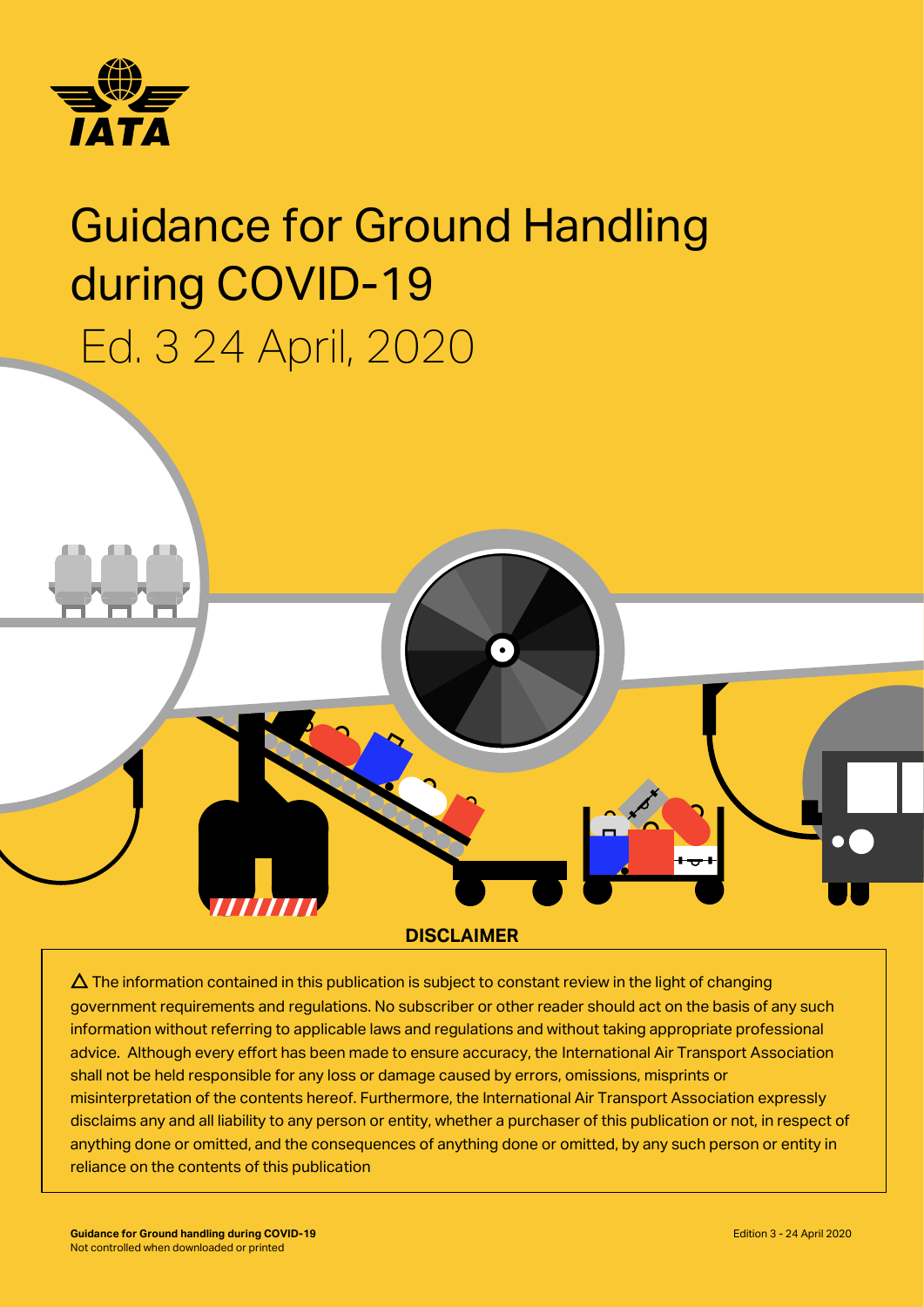### **Contents**

#### Insertions and revisions from the Edition 2 have been marked in the following way :

 $\Box$  - Insertion

 $\Delta$  - Amendment

Please note that only content changes have been marked seeing as some of the sections have been rearranged for purposes of structure. Format changes were not marked as insertions or amendments as there has been no change in the content presented.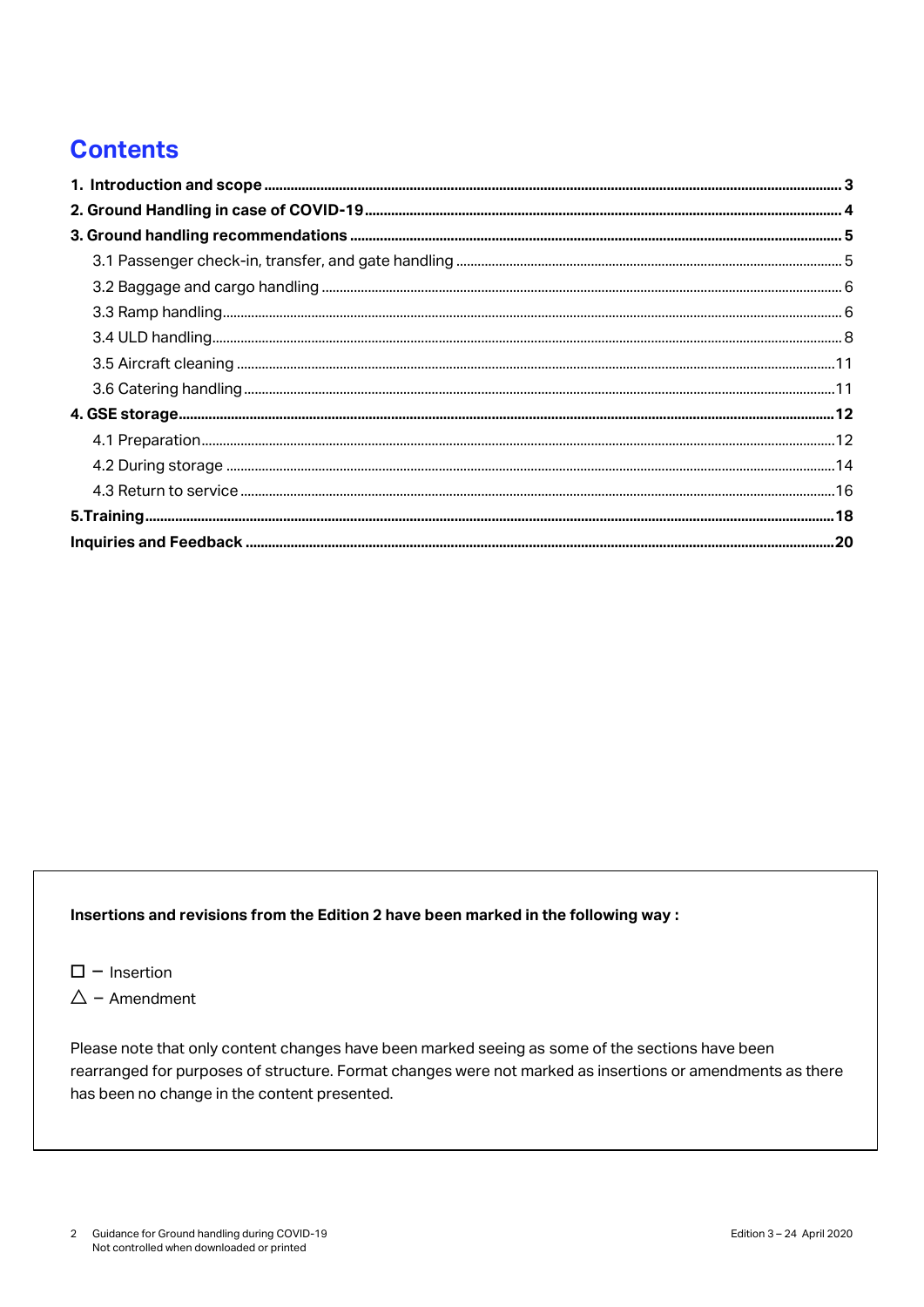# <span id="page-2-0"></span>1. Introduction and scope

 $\Delta$  Following the disruption caused by COVID 19, various operators and ground handling providers have approached IATA seeking guidance on how to carry out ground handling during the COVID-19 outbreak as well as on how to deal with various operational challenges arising from the disruption.

This document provides a quick reference to the various governmental and industry material and updates on COVID-19 outbreak as well as an industry guideline specifically related to the ground handling industry.

This document and its future updates will be posted on [www.iata.org/ground-operations.](http://www.iata.org/ground-operations)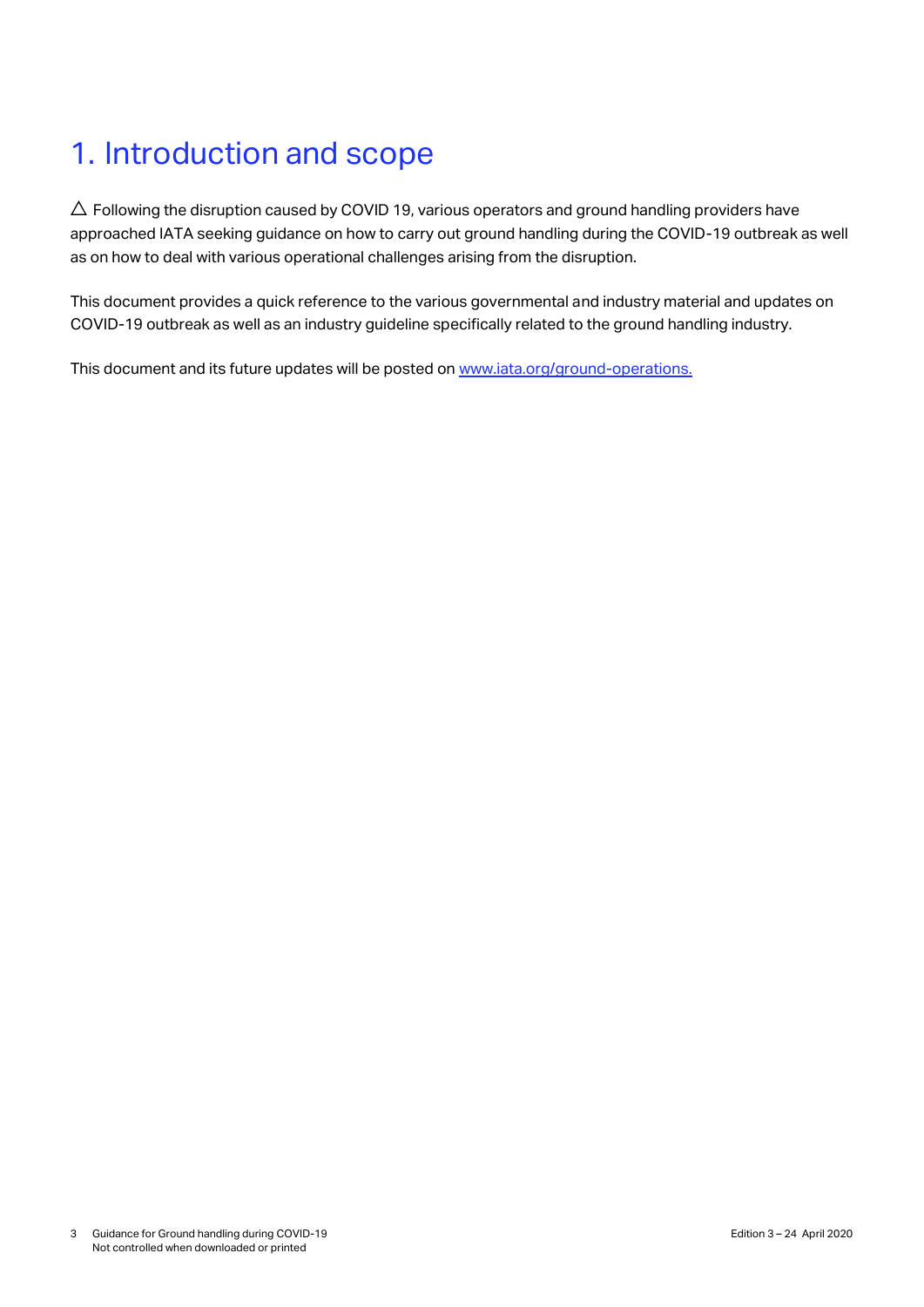# <span id="page-3-0"></span>2.Ground Handling in case of COVID-19

COVID-19 spreads by respiratory droplets. These are breathed out particularly when the sick person coughs, sneezes or talks, and then they are either breathed in directly by someone else, or travel via the hands of the sick person to the hands of the well person, who then touches their face and breathes in the particles. Less efficiently, the virus may be passed from hands to hands via recently touched surfaces. Most of the spread has been from close contact with someone unwell at the time. Close contact is typically defined as being within 1-2 meters for 15 minutes. Source information from the CDC (Centre for Disease Control) on the Corona Virus Disease – COVID-19 can be found [here.](https://www.cdc.gov/coronavirus/2019-ncov/about/index.html)

Based on the [Environmental Cleaning and Disinfection Recommendations from US CDC](https://www.cdc.gov/coronavirus/2019-ncov/community/organizations/cleaning-disinfection.html), "Transmission of novel coronavirus to persons from surfaces contaminated with the virus has not been documented. Transmission of coronavirus in general occurs much more commonly through respiratory droplets than through fomites."

**IMPORTANT This implies that the principles of most operational procedures are un-changed, while cleaning, good hygiene measures and consistent use of appropriate personal protective equipment (PPE) is recommended. WHO and local regulations are to be reinforced during this time of handling with an outbreak of COVID-19.** 

 $\triangle$  Based on recommendations from the [OHSA regarding COVID-19](https://www.osha.gov/SLTC/covid-19/controlprevention.html) and [EASA Coronavirus 'SARS](https://www.google.com/url?sa=t&rct=j&q=&esrc=s&source=web&cd=1&ved=2ahUKEwjn7PqpxPnoAhWRaM0KHW4RBB4QFjAAegQIARAB&url=https%3A%2F%2Fad.easa.europa.eu%2Fblob%2FEASA_SIB_2020_02_R4.pdf%2FSIB_2020-02R4_1&usg=AOvVaw2QhBeies0Y_wQTsLqg59gY)-CoV-2' Infections – [Operational Recommendations.](https://www.google.com/url?sa=t&rct=j&q=&esrc=s&source=web&cd=1&ved=2ahUKEwjn7PqpxPnoAhWRaM0KHW4RBB4QFjAAegQIARAB&url=https%3A%2F%2Fad.easa.europa.eu%2Fblob%2FEASA_SIB_2020_02_R4.pdf%2FSIB_2020-02R4_1&usg=AOvVaw2QhBeies0Y_wQTsLqg59gY) For all workers, regardless of specific exposure risks, it is always good practice to:

- (a) Frequently wash your hands with soap and water for at least 20 seconds
- (b) If soap and running water are unavailable, use an alcohol-based hand rub with at least 60% alcohol.
- (c) Always wash hands that are visibly soiled
- (d) Avoid touching your eyes, nose, or mouth with unwashed hands
- (e) Avoid close contact with people who are sick

 $\square$  Multi-layered approach

- (a) Face Masks: If a regulator recommends the use of face coverings for passengers along with suitable PPE for crew and other airline staff, then this is likely to form a useful element of a multi-layered protection strategy.
- (b) Physical distancing: The mainstay of interrupting the spread of COVID-19 is preventing people from having close contact with each other, since the most efficient method of spread is by inhalation of exhaled droplets from an infected person. It is possible to modify airport check-in, immigration, security, departure and transfer lounges, boarding and arrival processes in such a way as to ensure such physical distancing
- (c) In the absence of any single measure which can achieve high levels of risk reduction, the alternative is to use a combination of the above approaches to mitigate the risk as far as practical and to include any other local regulations as proposed.

NOTE: A multi-layered approach will almost certainly be required in the initial stages of the recovery process.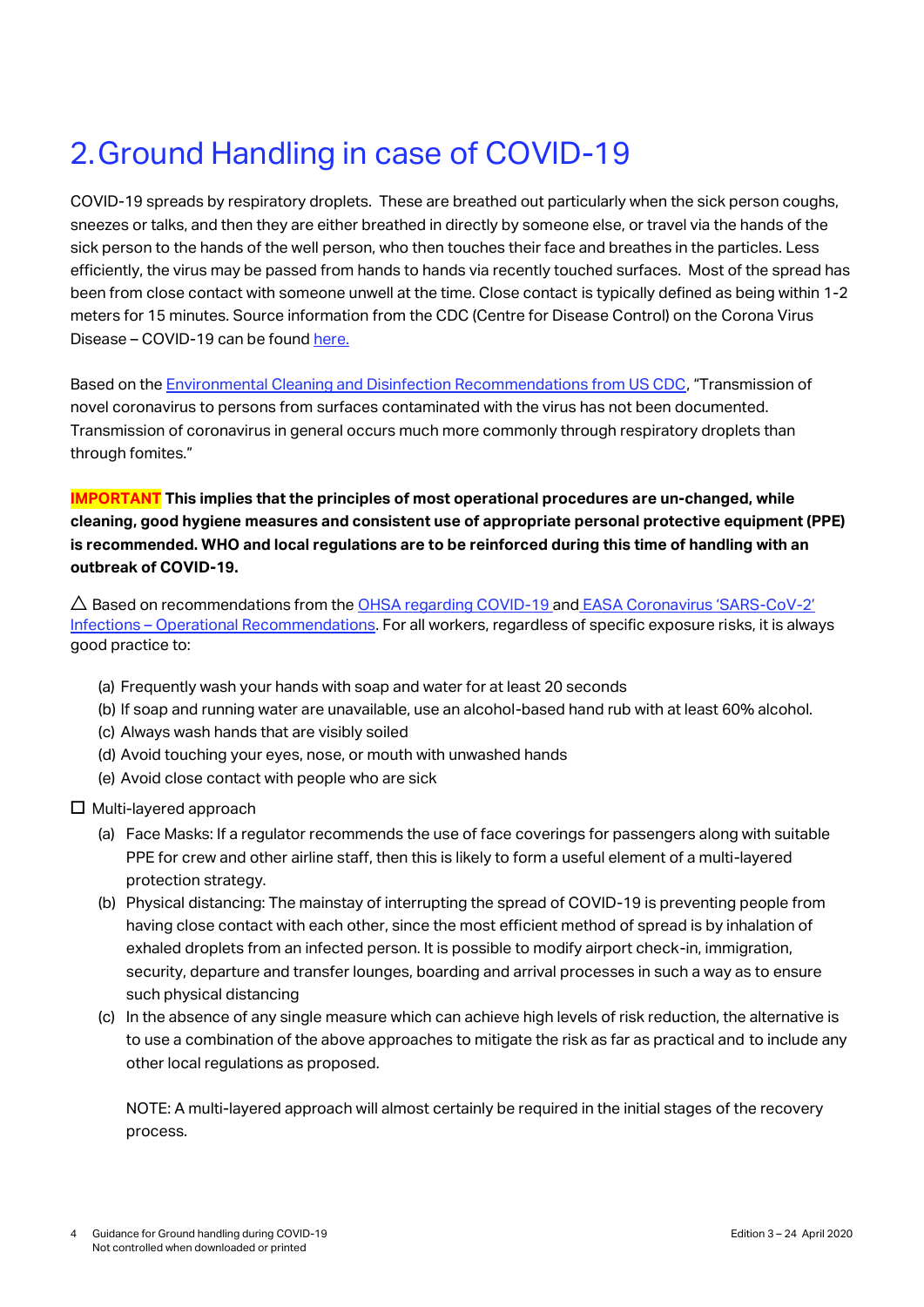# <span id="page-4-0"></span>3. Ground handling recommendations

In this part, the ground handling process is split into key operational areas. Each area includes references specific to each ground operation area (if available) and Q&A for questions arising from our stakeholders.

# <span id="page-4-1"></span>3.1 Passenger check-in, transfer, and gate handling

#### **3.1.1 Document sources**

- □ Novel Coronavirus (Covid-19) Dangerous goods (including alcohol based sanitizers) guidance for **[Operators](https://www.iata.org/contentassets/90f8038b0eea42069554b2f4530f49ea/covid-19-dangerous-goods-guidance.pdf)**
- □ Guidance [for Cabin Operations During and Post Pandemic](https://www.iata.org/contentassets/df216feeb8bb4d52a3e16befe9671033/iata-guidance-cabin-operations-during-post-pandemic.pdf)

#### **3.1.2 Guidelines**

As much as possible practice "Physical distancing":

- (a) Expand stanchions to allow for broader spacing of passengers at check-in areas
- (b) Move portable boarding scanners for passengers to scan boarding cards, to avoiding the need for personnel to avoid handle boarding cards
- (c) Increased frequency of wiping down arm rests, seats, and backs of wheelchairs

NOTE: During preplanning, coordination is required for gating of flights to avoid side by side operations wherever possible and allowing guests more distance while in boarding lounges.

Report passengers with:

 $\Delta$  Specific symptoms of fever (gives a history of feeling feverish, or has an actual measured temperature of 100.4°F [38° C] or higher) that has persisted for more than 48 hours, including:

Fever and one of the following:

- (a) Persistent cough
- (b) Difficulty breathing
- (c) Appears obviously unwell

#### □ **3.1.3 Carriage of Alcohol-Based Hand Sanitizer in Passenger and Crew Baggage**

Carriage of Alcohol-Based Hand Sanitizer in Passenger and Crew Baggage Paragraph 2.3.5.1 of the IATA Dangerous Goods Regulations sets out the allowances for passengers and crew to have in their checked or carry-on baggage medicinal or toiletry articles, which may include articles containing alcohol as follows: 2.3.5.1 Medicinal or Toiletry Articles and Aerosols in Division 2.2 Non-radioactive medicinal or toiletry articles (including aerosols).

The term "medicinal or toiletry articles" is intended to include such items as hair sprays, perfumes, colognes and medicines containing alcohols. Aerosols in Division 2.2, with no subsidiary hazard, for sporting or home use.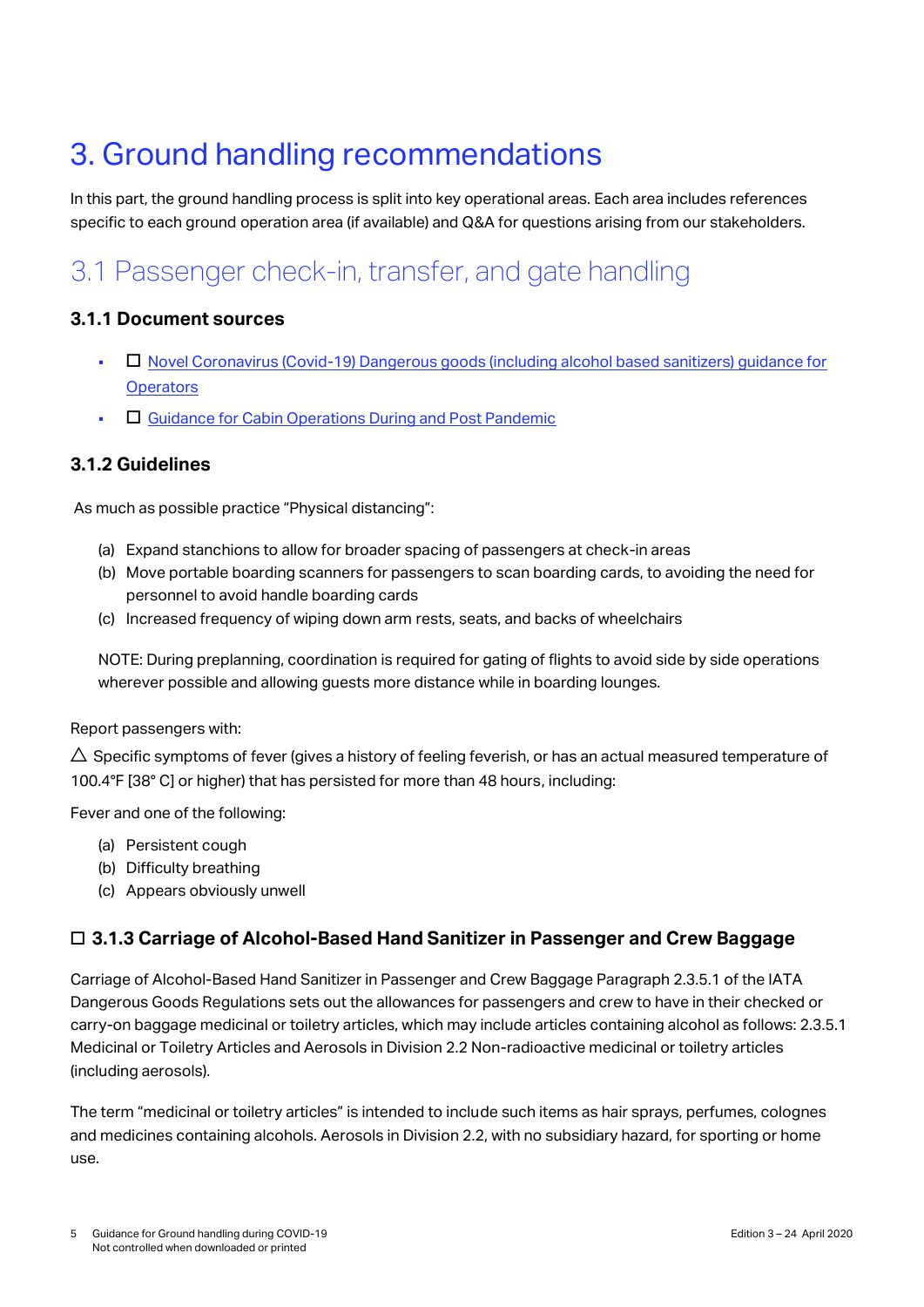NOTE: The total net quantity of all such articles carried by each passenger or crew member under the provisions of 2.3.5.1 must not exceed 2 kg or 2 L and the net quantity of each single article must not exceed 0.5 kg or 0.5 L. Release valves on aerosols must be protected by a cap or other suitable means to prevent inadvertent release of the contents. Alcohol-based hand sanitizer is acceptable under the provisions of 2.3.5.1, however, it should be noted that where passengers or crew wish to have the hand sanitizer in their carry-on baggage that the limit of 100 mL or equivalent per item for liquids and gels in accordance with the aviation security provisions applies.

# <span id="page-5-0"></span>3.2 Baggage and cargo handling

#### **3.2.1 Document sources**

- **[IATA TACT Airlines Cargo Operations Status, COVID-19](https://www.tact-online.org/covid-19)**
- [Action Cargo: COVID-19](https://www.iata.org/en/programs/cargo/)
- [IATA Suspected Communicable Disease Guidelines for Cargo and Baggage Handlers](https://www.iata.org/contentassets/f1163430bba94512a583eb6d6b24aa56/guidelines-cargo-baggage.pdf)

#### **3.2.2 Guidelines**

#### **3.2.2.1 Handling cargo from affected countries**

The rationalized use and distribution of PPE when handling cargo from and to countries affected by the COVID-19 outbreak includes following these recommendations

- (a) Wearing a mask of any type is not recommended when handling cargo from an affected country.
- (b) Gloves are not required unless they are used for protection against mechanical hazards, such as when manipulating rough surfaces.
- (c) Importantly, the use of gloves does not replace the need for appropriate hand hygiene, which should be performed frequently, as described above.
- (d) When disinfecting supplies or pallets, no additional PPE is required beyond what is routinely recommended.

To date, there is no epidemiological information to suggest that contact with goods or products shipped from countries affected by the COVID-19 outbreak have been the source of COVID-19 disease in humans. WHO will continue to closely monitor the evolution of the COVID-19 outbreak and will update recommendations as needed.

#### □ **3.2.2.2 Human remains transportation**

Please refer to the [Action Cargo: COVID-19](http://www.iata.org/cargo) under the heading "Keeping air cargo flying" and then "Human remains transport".

### <span id="page-5-1"></span>3.3 Ramp handling

#### **3.3.1 Document sources**

- **IATA Public Health [Emergency Response Plan](https://www.iata.org/contentassets/f1163430bba94512a583eb6d6b24aa56/airlines-erp-checklist.pdf)**
- **FAA Temporary Parking of Overflow Aircraft**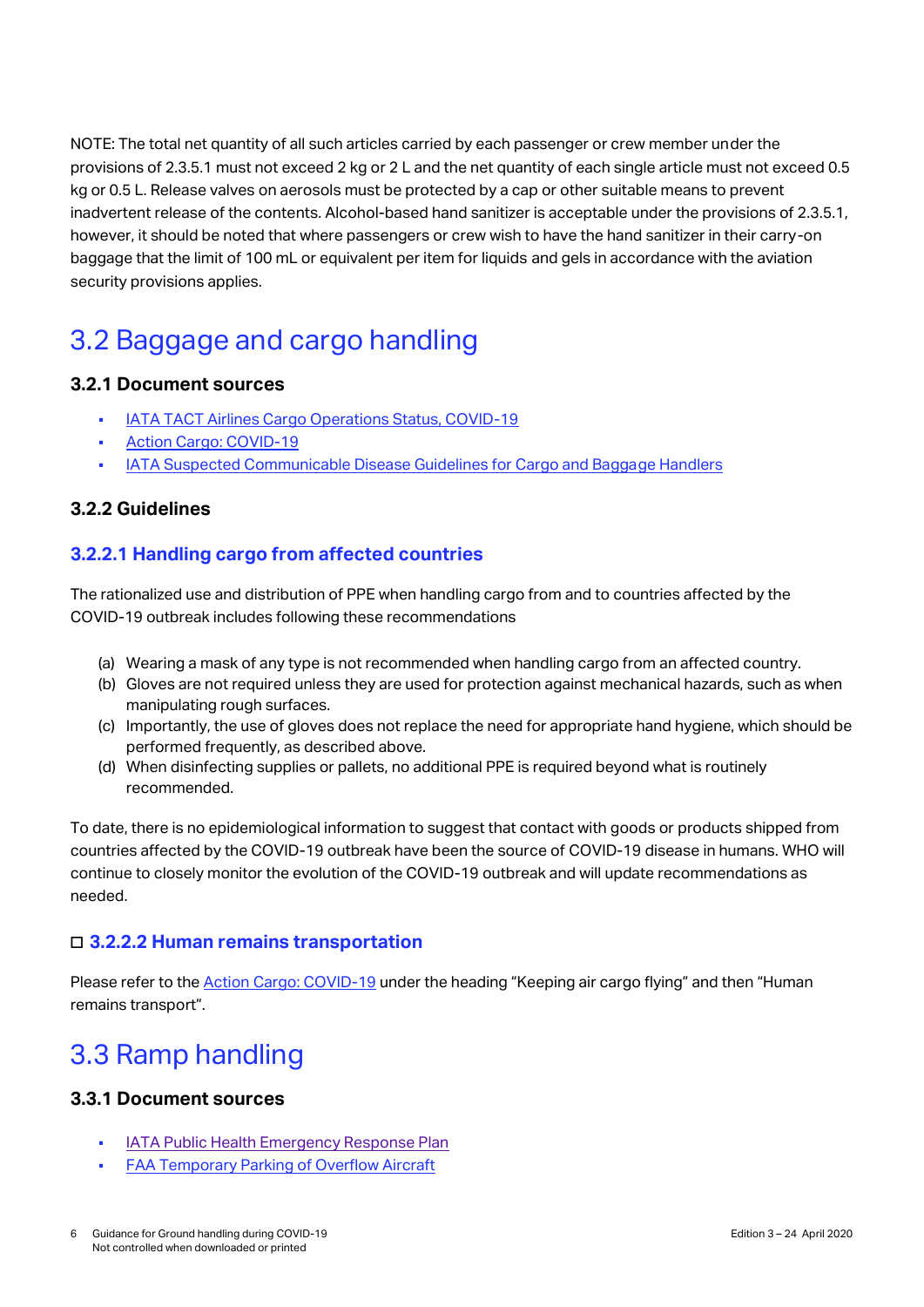#### **3.3.2 Guidelines**

#### **3.3.2.1 General**

Handling of GSE equipment should be done as normal. This is not considered to be a route of transmission of this disease. Similarly, the handling of water and toilet waste does not change. Sanitising and cleaning of passenger and crew buses should be done regularly using standard disinfectant agents such as 60% alcohol, hypochlorite or peroxide, and done on all high touch areas likely to be contacted by a person potentially unwell.

#### **3.3.2.2 Aircraft arrival with suspected COVID-19 case**

When an aircraft arrives with a possible COVID-19 passenger or with an affected passenger and Ramp Buses are required, assess the situation before-hand:

- (a) Provide and identify a limited number of buses for that service
- (b) Use the same buses for the whole disembarkation service and disinfect once the process is finalized
- (c) Limit the number of passengers in the bus

Define a communication protocol between the ground personnel and cock pit crew to avoid direct contact e.g., the Ramp Agent communicates with Cockpit through headsets to advise:

- (a) The stair/s at door have been securely placed
- (b) The Ramp Agent will confirm the stair is secured and safe for disembarkation. The sequence of disembarkation will depend on the location of the passenger relative to the doors and should be designed to minimize contact between that person and other passengers.
- (c) Ground crew and cabin crew will agree on number of passengers to disembark at the given time
- (d) A hand signal shall be provided by both the cabin crew and ground crew once the agreed limits are reached to maintain the "physical distancing":
- (e) Once the process is agreed the buses and boarding devices shall be disinfected prior use for the next process

This shall ensure:

- (a) The risk of infection is avoided between the ground personnel on the one hand and the passengers and crew from a flight with an infected person on the other hand
- (b) Disinfection is done thoroughly

#### **3.3.2.3 Long term parking for aircraft**

Depending on each airport emergency plan, the airport may require the aircraft to proceed to a designated bay, possibly a remote bay, according to its plans and requirements.

Ensure to check on:

- (a) Spacing and distance between adjacent aircraft
- (b) Park aircraft facing into the prevailing wind direction
- (c) Consider periodic engine runs for engine preservation
- (d) Available anchor points for high wind conditions
- (e) Grounding paths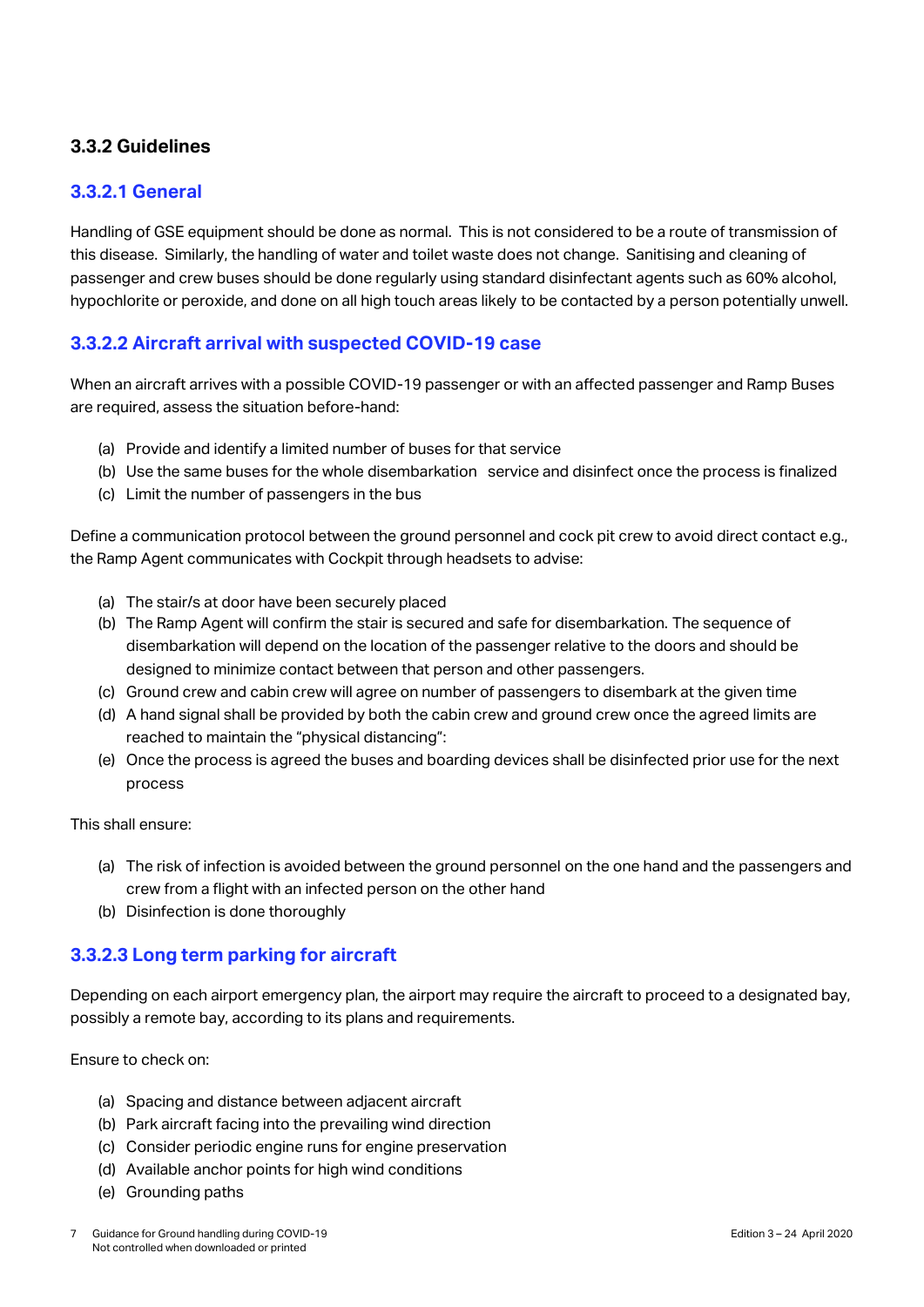- (f) Monitor snow accumulation
- (g) Prioritize parking on serviceable bay for aircraft planned for service to avoid repositioning
- (h) For surface conditions**,** the basics for hot climate regions is to prefer concrete areas rather than flexible (asphalt, bituminous) except high module asphaltic material. This will avoid indenting those areas during a long period of park.
- **A. Airbus specific -** Aircraft Maintenance Manuals chapter 10 recommendations for parking, storage and return to service of the aircraft.
	- **•** Parking/Storage (Ref. ATA 10-10),
	- **•** Mooring (Ref. ATA 10-20),
	- Return to Service (Ref. ATA 10-30).
	- **AMM Chapter 05-57 supplies information to ensure the stability of the aircraft when parked or** stored.
- **B. Boeing specific -** Aircraft Maintenance Manuals Chapter 10 recommendations for parking, storage and return to service of the aircraft.

NOTE: If further information, clarity or alternatives are needed, please contact the Boeing 24/7 Customer Response Centre. There is a dedicated team in place already addressing fleet wide grounding efforts and will offer them the most expedient response and support for all models within their fleet.

### <span id="page-7-0"></span>3.4 ULD handling

#### **3.4.1 Document sources**

No specifics available

#### **3.4.2 Guidelines**

- (a) Before placing into storage, all rubbish and/or ancillary accessories not permanently attached to the ULD shall be removed from the ULDs
- (b) ULDs (except for forkliftable ULDs) shall never be stored directly on the ground but on a suitable ULD base support system
- (c) Containers shall always be stored base downwards and pallets horizontally
- (d) ULDs should be segregated by ULD Type Code
- (e) If ULDs of different airlines / ULD owners are stored, ULDs should be segregated by airlines / ULD owners
- (f) Container doors must be fully restrained
- (g) Pallet nets and cargo straps shall not be exposed to damaging environments such as direct sunlight (U.V.), water (humidity), and freezing temperature to prevent environmental degradation
- (h) ULDs shall be sheltered whenever possible
- (i) Storage area for unserviceable ULDs shall be clearly marked and the damaged units segregated from serviceable units and tagged in accordance with AHM 420 Attachment 'E'
- (j) Once placed into storage, all required locks or stops shall be engaged to prevent ULD from unintended further movement
- (k) Do not forget to update and maintain ULD stock control data accordingly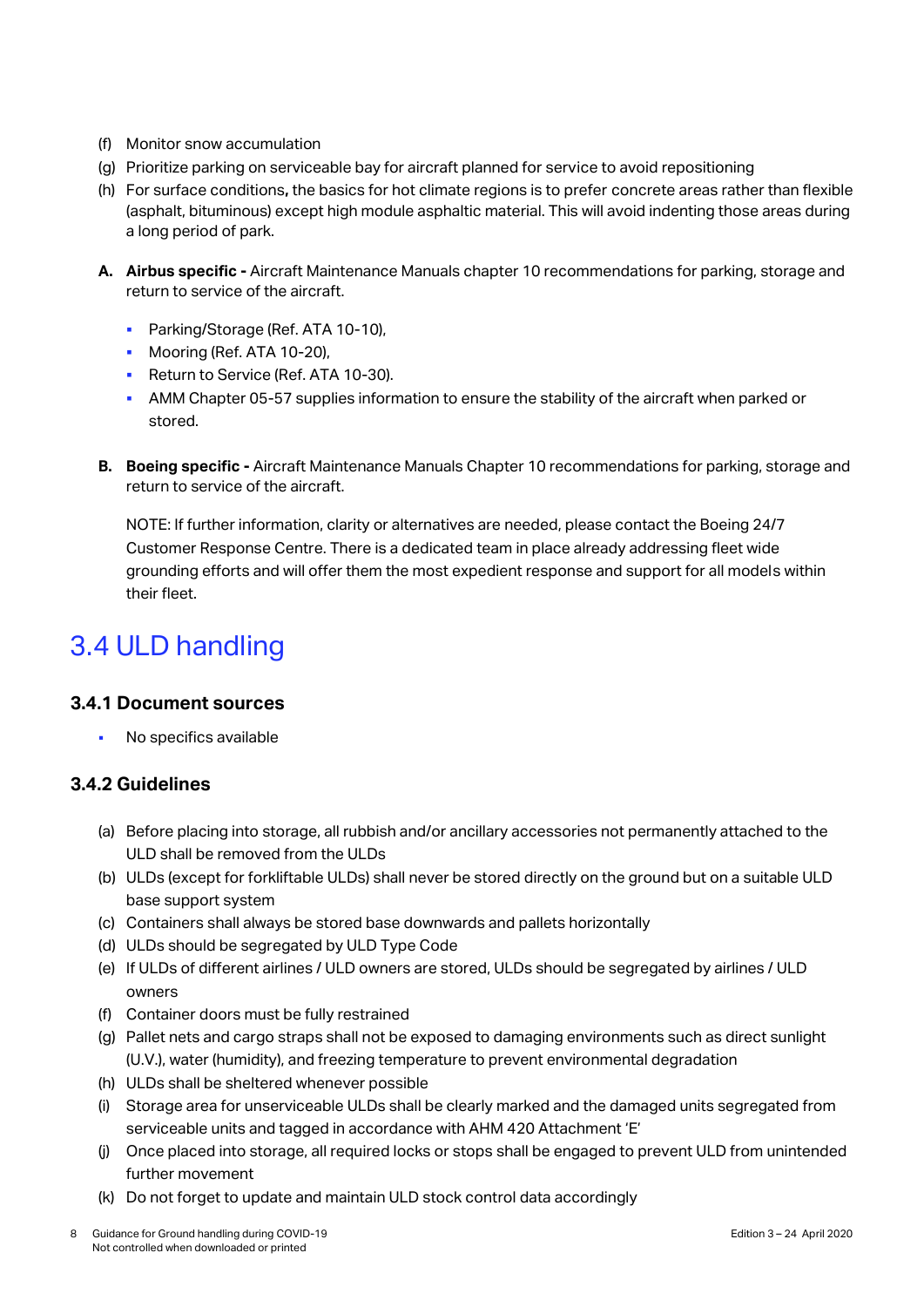#### **3.4.2.1 Loading ULDs into parked aircraft**

Airlines shall perform a safety risk assessment and refer to instructions in the aircraft Weight and Balance Manual (WBM) even for parked aircraft.

- (a) The loading and installing of ULDs on board should only be performed by trained, experienced and authorized staff
- (b) Ensure only serviceable ULDs are loaded to avoid damages to the aircraft.
- (c) Follow the WBM requirements and ensure only ULDs that are approved for the intended aircraft are loaded
- (d) On parked aircraft, ULDs shall be empty.
- (e) In the case that the parked aircraft has to move (e.g. towing, pushback) and if the stored ULDs are not. fully restrained, the ULDs may suddenly move not only causing ULD damages but also damages to the aircraft (e.g. cargo linings, ceiling). Therefore, airlines are encouraged to restrain all the ULDs as per WBM instructions.
- (f) In the case of Cargo Loading System malfunctions, airlines shall refer to WBM Limitations.
- (g) Follow the WBM requirements and ensure ULDs are fully engaged with the Cargo Loading System (e.g. locks are raised) like installing ULDs for a departing flight.

\*Exceptions - If the airlines can guarantee that the aircraft will remain complete parked without movement and/ or can guarantee unrestrained ULDs will not cause any damage to the aircraft or personnel, unrestrained ULDs may be accepted on parked aircraft subject to the safety risk assessment performed by the airlines.

For Additional Information on ULD storage:

- **Refer to ULDR Section 6, Operating Specification 6/00 for requirements for ULD Serviceability** Check;
- Refer to ULDR Section 7, Standard Specification 40/3 as well as Appendix 'H' for standard formats of ULD Operational Damage Limits Notice (ODLN) and the illustration of the ULD components listed on a typical container ODLN

#### **3.4.2.2 Stacking ULDs**

In the case of loading and storing stacked pallets, stacked pallets shall be carried, as cargo items following WBM requirement, onto a base pallet under the following requirements: (see ULDR OS 6/01 Section 8.7)

- (a) The base pallet shall be serviceable and approved by the WBM
- (b) Only pallets of the same size or smaller size than the base pallet shall be stacked on the base pallet; if pallets of smaller size are stacked, these should all be of the same smaller size
- (c) An intermediate floor of wooden pallets shall be laid onto the base pallet in order to leave a free space all around, on a height of at least 10 cm (4 in), this being the interface area with aircraft CLS hardware
- (d) If nets of stacked pallets are not removed, the net of each pallet shall be disentangled and laid flat within its surface, without any part of it protruding, hanging out, or bearing on an edge rail
- (e) Refer to the aircraft WBM, WBM Supplement, or airlines' instructions based on it, for the restraint of the stacked pallets
- (f) Ensure a clearance of 51 mm (2 in) between the contour of the loaded pallet (pallet, pallet equipment and load items) and:
	- 1. The cargo door
	- 2. The adjacent ULD
	- 3. The cargo holds sidewalls and ceiling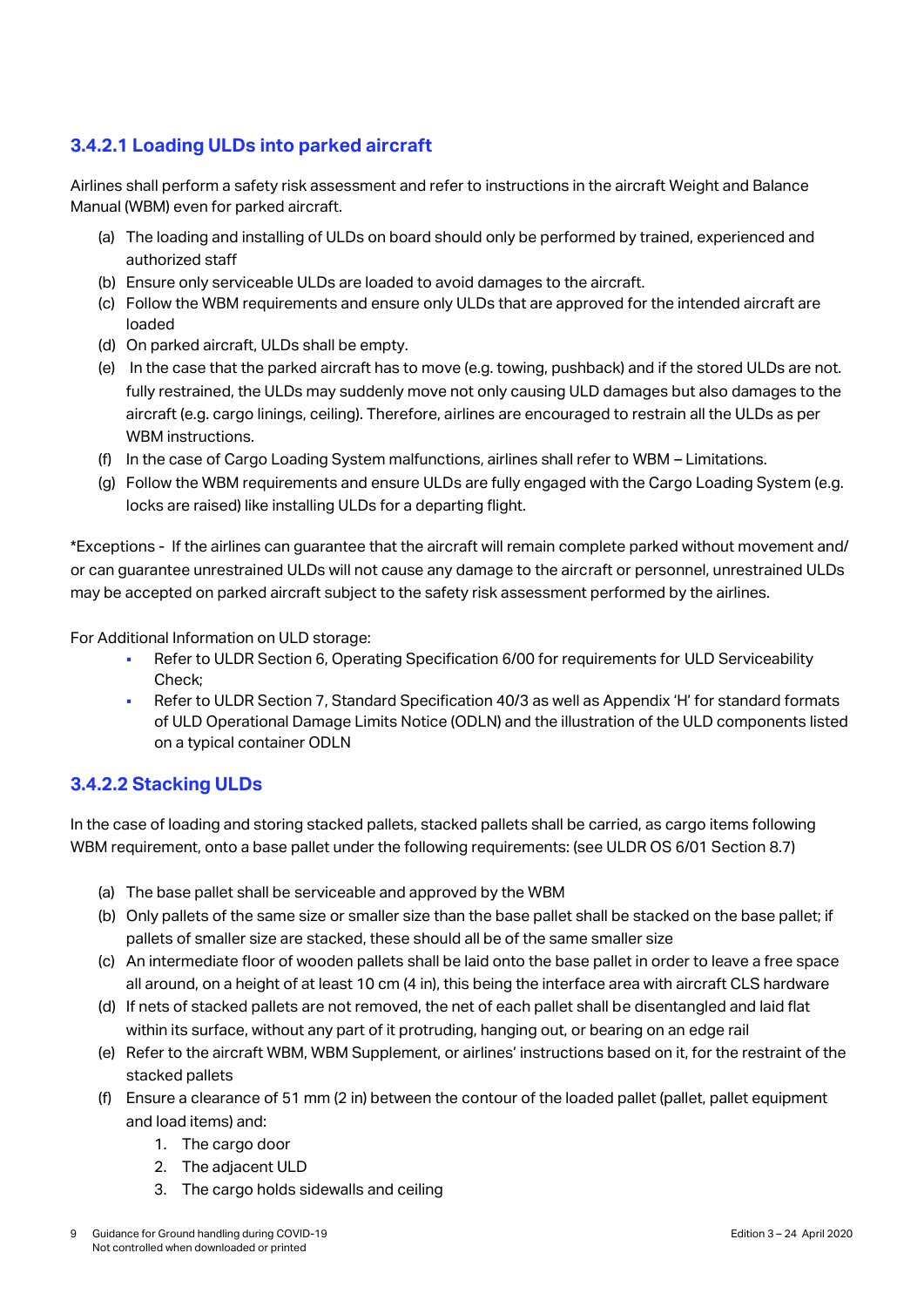NOTE: The clearance requirement does not apply to the distance between ULD baseplates.

#### **3.4.2.3 Stacking ULDs of different types**

- (a) In cases of an excess of containers with smaller base size (mainly K-size base) such containers could also be loaded onto a larger size pallet and restrained by using the correct pallet net and/ or straps. For example, two AKE can be stored on top of a PMC if proper restraint devices are used.
- (b) Before loading onto the aircraft, all rubbish and/or ancillary accessories not permanently attached to the ULD shall be removed from the ULDs. For long term storage of ULDs inside an aircraft the ULDs must be free of clutter and other items.
- (c) Do not store ULDs that are not owned by the airlines on board the aircraft unless approved by the ULD owner. The last two alpha-numeric characters of the ULD ID Code indicate the owner of the ULD (see ULDR Section 4, Standard Specification 40/1; CSC Resolution 686).
- (d) The normal ULD inventory procedures should be followed and ULD stock control data should be maintained and updated accordingly. It is recommended the ULD ID Codes associated with the respective aircraft as well as the ULD positions be recorded.

#### **3.4.3 Q/A**

1. Due to increasing number of grounded aircraft there has been a lack of ULD storage areas. While airlines / Ground Service Providers are trying to find additional ULD storage areas, what are the general requirements and guidance?

Answer: Any organization storing (permanently or temporarily) ULDs shall be responsible for providing and operating suitable and sufficient infrastructure as well as ensuring that only staff with the required training and qualifications handle the ULDs to prevent damage.

#### For additional information:

- Refer to the instructions of the airlines/ ULD owners as well as the general requirements in IATA ULD Regulations (see Section 9, 9.3) and Airport Handling Manual (AHM) 421.
- Refer to AHM 942 for minimum functional requirements for a storage rack for standard ULDs.
- Refer to AHM 911 for Ground Support Equipment requirements for compatibility with ULDs.

#### 2. If dedicated a ULD storage facility is not available, would some exceptions be acceptable?

Answer: Subject to the safety risk assessment performed by the airlines/ ULD owners and agreed by the airlines / ULD owners, some exceptions may be acceptable provided all necessary precautions are taken to prevent ULDs from being damaged. (see ULDR Section 9, 9.3.5)

In addition, some examples of exceptional practices are listed below information:

- Outdoor storage may be acceptable if provisions are made to prevent possible damaged by airport ground vehicles operations
- ULDs may be stored on dollies provided the dollies are compatible with the ULD base dimensions and ULDs are properly restrained
- Empty ULDs may be stored on ULD transfer/ support devices ("slave pallets" or suitable and sufficient dunnage (wooden runners, Euro Pallets, etc.) provided ULDs are properly restrained to prevent unintended further movement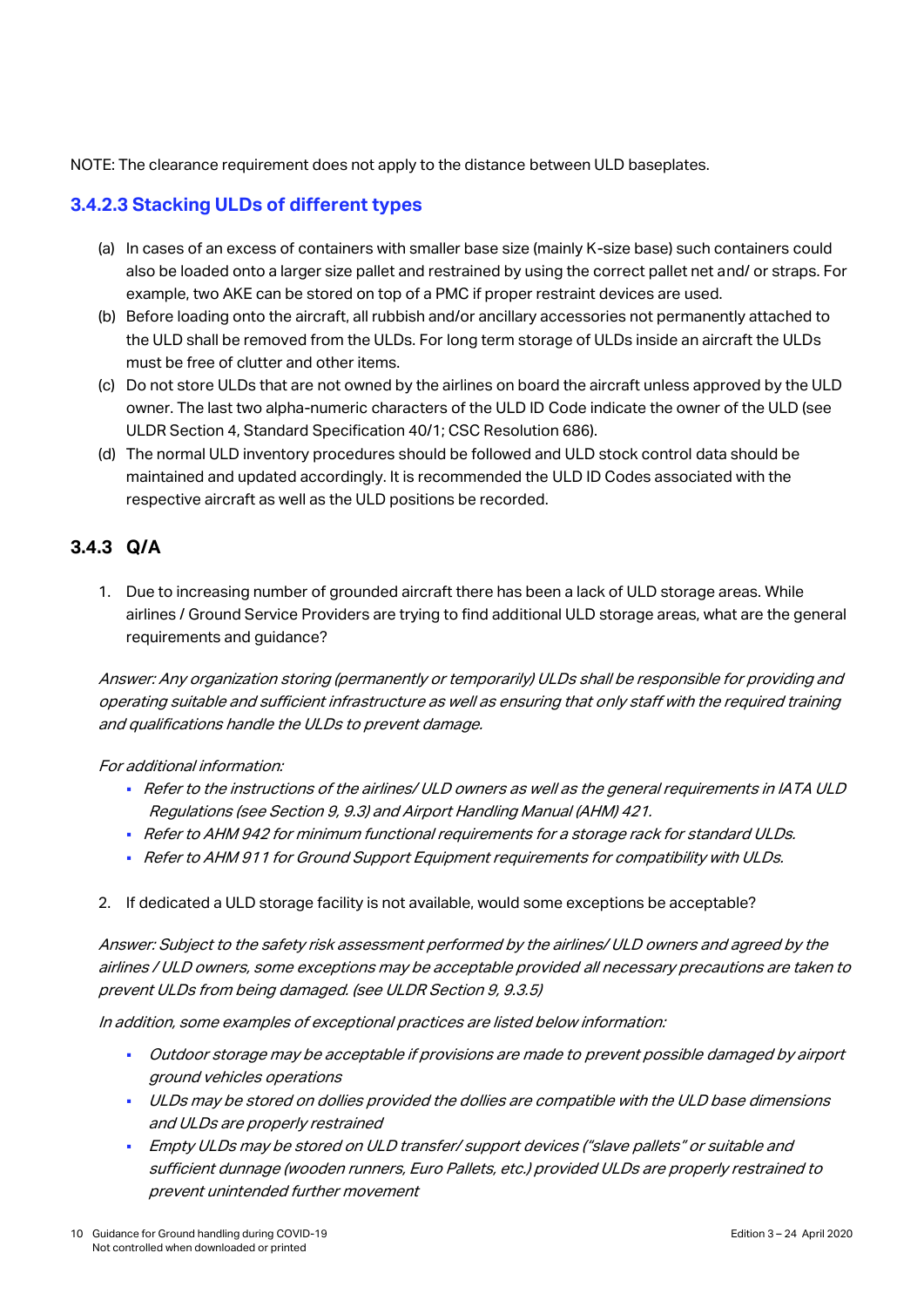▪ Where containers are stacked (except for containers bearing "No Stacking Symbol") they shall neve<sup>r</sup> be stacked more than 2 high and with sufficient spacers between upper and lower unit to permit lifting of the upper unit without damage to the lower unit

# <span id="page-10-0"></span>3.5 Aircraft cleaning

#### **3.5.1 Document sources**

- [CDC Updated Interim Guidance for Airlines and Airline Crew: Coronavirus Disease 2019 \(COVID-19\)](https://www.cdc.gov/quarantine/air/managing-sick-travelers/ncov-airlines.html)
- **[IATA Suspected Communicable Disease Guidelines for Cleaning Crew](https://www.iata.org/contentassets/f1163430bba94512a583eb6d6b24aa56/health-guidelines-cleaning-crew.pdf)**
- **EASA [Interim guidance on Aircraft Cleaning and Disinfection in relation to the SARS-CoV-2 pandemics](https://www.easa.europa.eu/document-library/general-publications/interim-guidance-aircraft-cleaning-and-disinfection)**

# <span id="page-10-1"></span>3.6 Catering handling

#### **3.6.1 Document sources**

▪ No specifics available

#### **3.6.2 Q/A**

- 1. How should the loading and offloading of catering trolleys be handled?
- 2. Dealing with catering equipment used during flight. What is the process for cleaning / disposal of cutlery / crockery / glassware as well as the cleaning of catering carts in case of suspected communicable disease?
- 3. What are the precautions that catering staff should take to avoid contamination during catering handover to cabin crew?
- 4. Are there any special procedures that should be adhered to when securing or sealing catering trolleys?
- 5. Is it necessary to strictly use only disposable utensils for cutlery and dinnerware?
- 6. Any additional PPE for catering staff?

Answer to Questions 1-6: No change is advised to these procedures. The route of spread of this virus is through close contact with people who are unwell, either direct droplet inhalation. The spread via surfaces with delayed contact is theoretical but has not been a driver of this outbreak. Simple handwashing techniques and avoidance of touching the face, as all the public are being advised, are the key to prevention.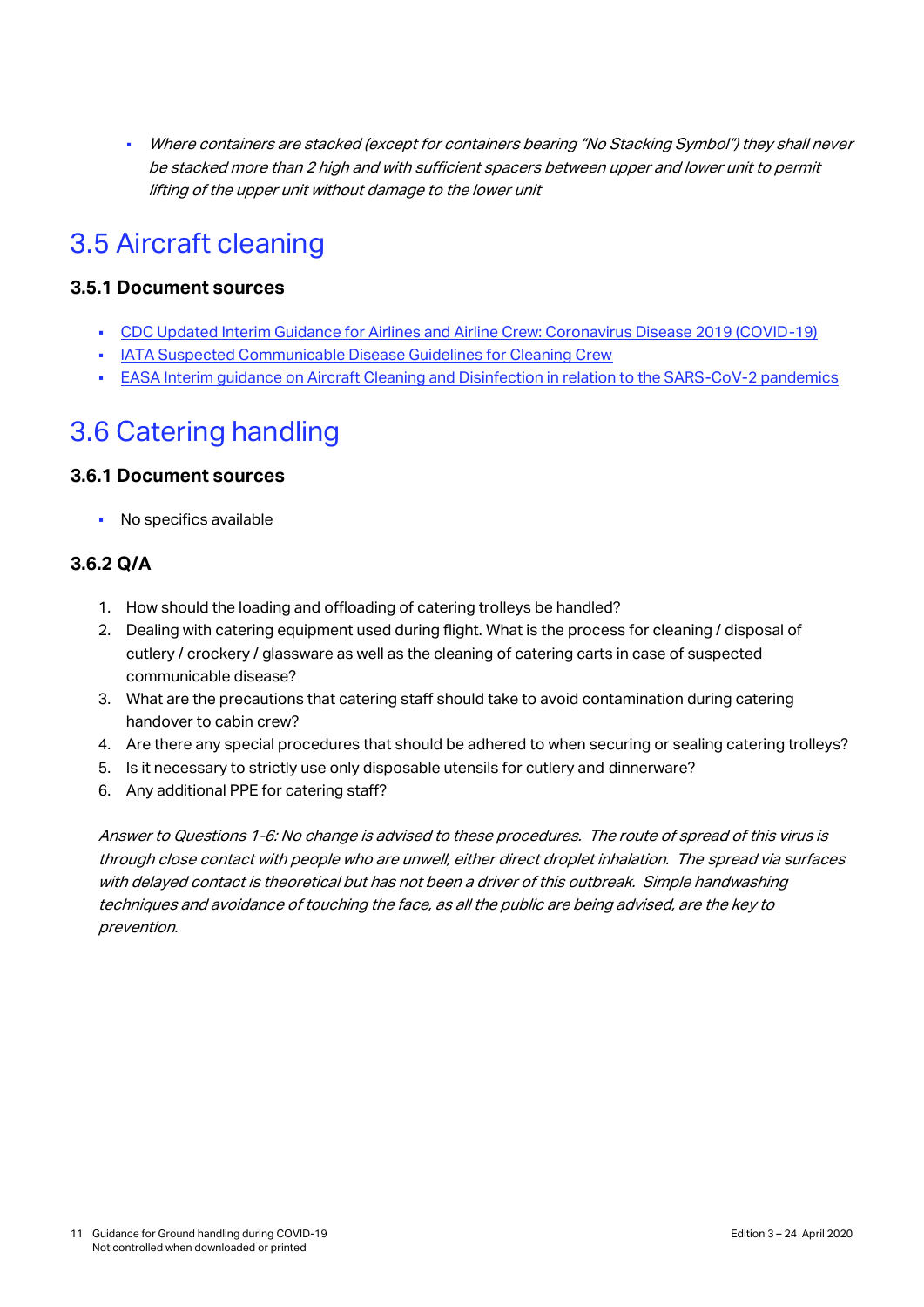# <span id="page-11-0"></span>4. GSE storage

These procedures provide a quick reference and general guide for formally taking GSE Out of Operational Use (OOU), how to manage it while OOU and steps to return it to service.

# <span id="page-11-1"></span>4.1 Preparation

#### **4.1.1 General principles**

- (a) Parking GSE for a long time without taking certain basic steps can lead to potential problems and down-stream costs when it is needed again
- (b) The primary aim of the preparations is to preserve the active GSE fleet in a safe and fully functional condition, so that it is easy and quick to return to operation and safe to use, with least possible cost.
- (c) The first point of reference for correct storage procedures should be the equipment manufacturers' (OEM) guidelines. Most GSE OEM manuals have a section describing storage procedures (which might vary depending on the storage period) that users can reference. These supersede any content of this guideline.
- (d) If local regulations and procedures are more prescriptive or do not allow the application of these best practices, then they will have precedence over this guideline.

#### **4.1.2 Planning and actions**

#### **4.1.2.1 Planning**

GSE storage plans can involve either:

- (a) Complete deactivation
- (b) An "exercise" regime whereby units are started and moved according to a plan
- (c) A planned rotation of units to distribute the utilization of the fleet, or
- (d) Some combination of these strategies.

\*It is recommended to develop a GSE fleet storage strategy and perform the activities described below (as applicable). Ideally, it is recommended to develop a return to service plan at the same time as the storage plan. In this scenario the storage actions are paired with the corresponding actions to return the unit to service.

□Control of small items such as by-pass pins, tow-bar fuses etc. needs to be part of the storage plan.

#### **4.1.2.2 Actions**

- (a)  $\Delta$  Park GSE in a centrally controlled area and under cover and CCTV surveillance wherever possible.
- (b) Ensure all doors and windows are closed and secured
- (c) Ensure exposed operational panels are covered to protect them from various climatic conditions such as rain, sun and dust
- (d) Depending on climate, vents can be open to allow air to circulate but this should be weighed against the possibility of mould, fungus, infestations such as vermin / insects / birds, as well as ingress of sand, dust, snow, water
- (e) Secure all accessories and hoses, cables, covers etc.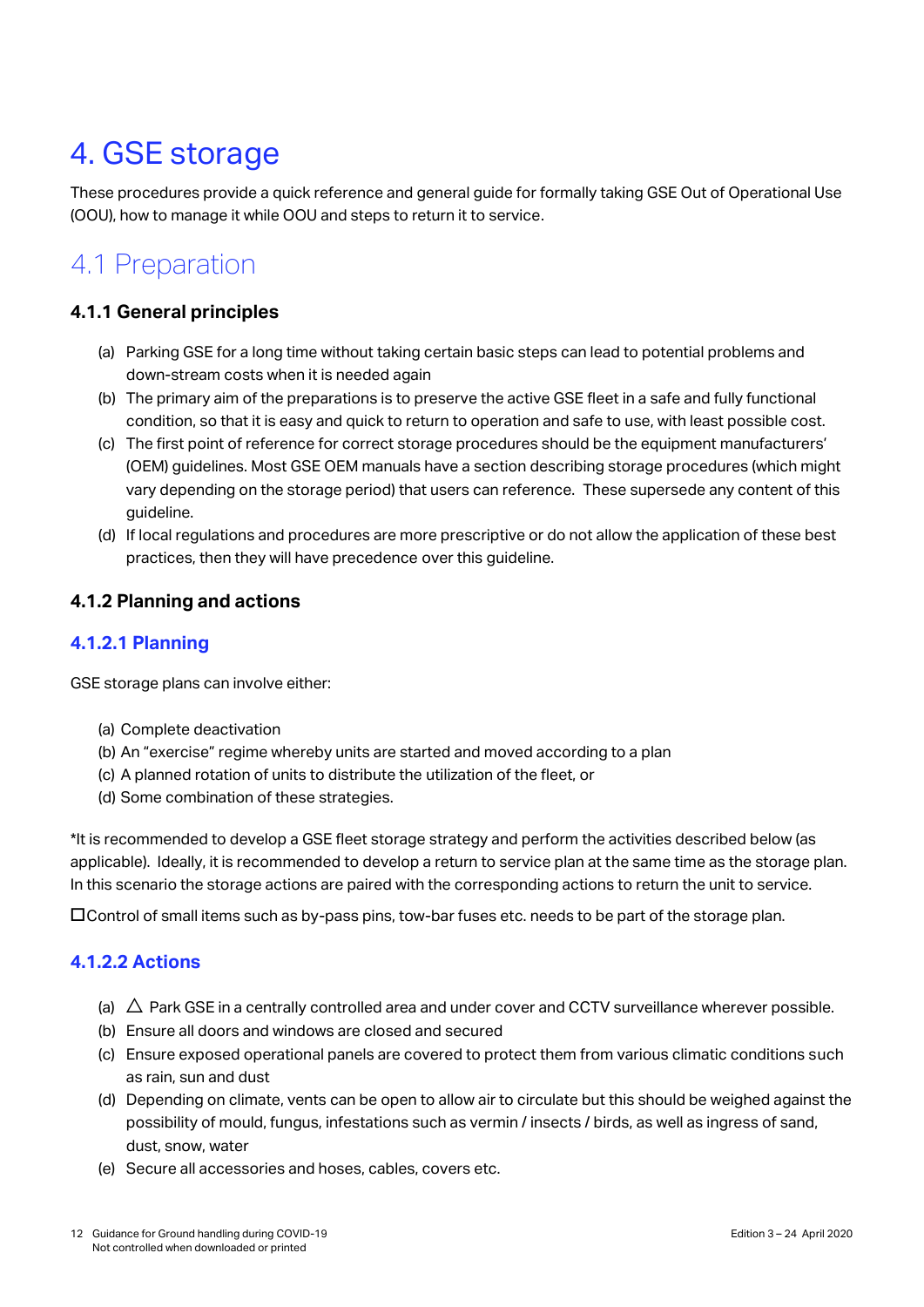- (f) Inflate all tires to the maximum recommended pressure unless the unit is to be stored on blocks with wheels off the ground
- (g) Ensure all fluids are at the correct level unless the manufacturer's documentation indicates otherwise.
- (h) Where possible, chock the vehicle to prevent it rolling away. A parking brake can seize in the ON position if set. Decision to set the parking brake or not is to be guided by manufacturer documentation, experience with the specific piece of equipment, nature of the parking area in terms of slope etc.
- (i) Minimize exposed lengths of hydraulic cylinder rods by moving all platforms, booms, stabilizers etc. such that the rods are in the fully retracted position.
- (j) If possible, coat exposed hydraulic rams with a preserving fluid or grease
- (k) Protect unpainted metal surfaces such as roller chains, lift chains, sprockets with rust preventative
- (l) Drain air brake tanks of all water residue
- (m) If GSE is equipped with telematics, disconnect the main batteries to avoid draining the battery when in storage
- (n) Ensure all ignition / power systems are off or isolated
- (o) Protect against unauthorized usage by removing keys (if keyed ignition) or by appropriate kits to lock out/ tag out
- (p) For potable water truck tanks Refer t[o WHO](https://www.who.int/water_sanitation_health/water-quality/guidelines/en/) guidance and IATA IDQP policy see Airport Handling Manual (AHM 440)
	- 1. Try to rotate the potable water trucks (based on a timescale that does not require the full scale taking into service procedures) or downscale operations by keeping only certain trucks in service while taking others OOU.
	- 2. Potable water trucks water tanks shall be kept empty and dried as much possible.
	- 3. Level indicators, if installed, shall be removed to be cleaned and dried and shall be kept dried in place.
	- 4. If stored filled, the tank shall be filled with water to maximum leaving no space for possibility of growth of any microbial agent. The water shall be dosed with adequate chlorine, chlorine dioxide or hydrogen dioxide.
	- 5. All vents should be closed/sealed tightly to avoid infestations such as vermin / insects / birds, as well as ingress of sand, dust, snow, water.
	- 6. All hoses and hose connectors must be end capped. Where no end cap is available, the hose shall be covered with a clean rag and plastic over the rag. Tie both, the rag and plastic to the hose tightly using safety wire. Hoses may be placed in disinfection solution provided the service provider has a replacement program as per the local procedures. If installed, all filters shall be removed, and filter support kept empty and dried
	- 7. All equipment shall be kept stored in a cool and dry place.
	- 8. All records, filter replacement records, replacement of disinfection solution records, shall be retained and be made available to the airline/authority if/when requested.
- (q) For lavatory unit tanks these should be emptied, cleaned and left to air dry with hatch left partially open but covered to prevent ingress of any foreign objects
- (r) For fuel truck tanks Refer to local safety regulations. Could depend on type of fuel stored. If tanks are emptied, they should also be degassed to remove any flammable gasses.
- (s) De-icing anti icing equipment These are typically stored for the warm season(s) unless otherwise directed, follow the OEM guidance for the normal storage season
- (t) For towbars, grease where appropriate (especially for moving mechanisms such as towbar head-locks pins, etc) and cover properly to avoid any corrosion.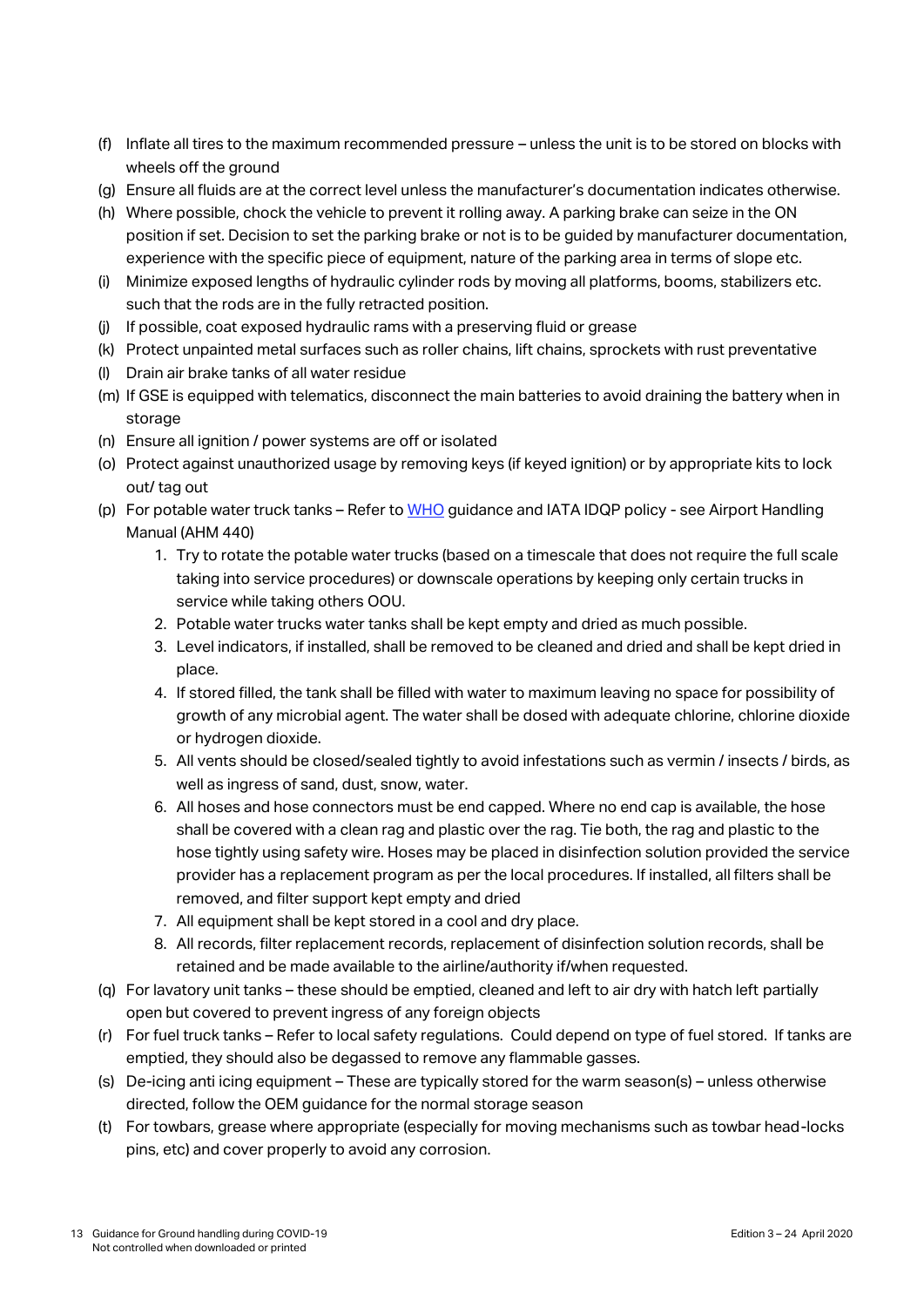\***Caution**: Plastic sheeting creates condensation which can lead to rust and pitting of metals as well as deterioration of electronic components and electrical contacts.

#### **4.1.2.2.1 Equipment with internal combustion engines**

- (a)  $\triangle$  It is recommended to keep fuel tanks filled as this prevents condensation and micro-bacterial growth. However, this must be a local decision based on local regulations, climatic conditions (if seasons are changing from cold to hot weather, the fuel tank should only be partially filled to allow for expansion without overflow of fuel as temperatures rise), expected duration of OOU period and cost.
- (b) Disconnect the battery after checking the manual for any specific precautions
- (c) Ensure DEF fluid does not freeze during prolonged periods of inactivity during cold weather. DEF fluid tanks could have heaters connected to the battery which can deplete the battery. Consider draining the DEF tank if the battery is to be disconnected
- (d) Check OEM manual for any specific measures to take regarding emissions equipment.

#### **4.1.2.2.2 Electrically powered GSE**

- (a)Batteries need to be kept in dry, cool, frost free conditions extremes of heat and cold are not good for batteries
- (b) Where possible / available, follow the guidance of the battery manufacturer regarding storage
- (c)For lithium battery powered units
	- 1. The lithium battery should be kept with a reasonable charge
	- 2. Where possible leave plugged in
	- 3. Where not possible, turn off the master disconnect on the equipment
	- 4. If the lithium battery is provided with a power switch, that should be switched to OFF the position to prevent discharge from the battery's electronics
- (d) For lead acid battery powered units:
	- 1. Disconnect from the charger system unless otherwise advised.
	- 2. Turn off the master disconnect on the equipment.
	- 3. Chargers shouldn't need any attention but if not in use, should be shut off at main disconnect.

### <span id="page-13-0"></span>4.2 During storage

#### **4.2.1 General**

Follow your storage plan.

Example 1: If rotating the fleet, swap a parked serviceable GSE with another serviceable one in operation. Do this in in an organized way according to the plan. This way you can distribute the utilisation evenly within your fleet.

Example 2: If "exercising" the fleet, start equipment periodically (once a week if possible), and, taking precautions, move it around to prevent flat spots developing on tyres, (this also applies for vehicles with solid tyres). Use the hydraulic and brake systems to circulate fluids and keep seals flexible.

 $\square$  GSE under different storage / parking regimes should be identified to ensure only those intended for use are used. This can be accomplished by means of tags, key controls, differentiated parking areas or similar control measures: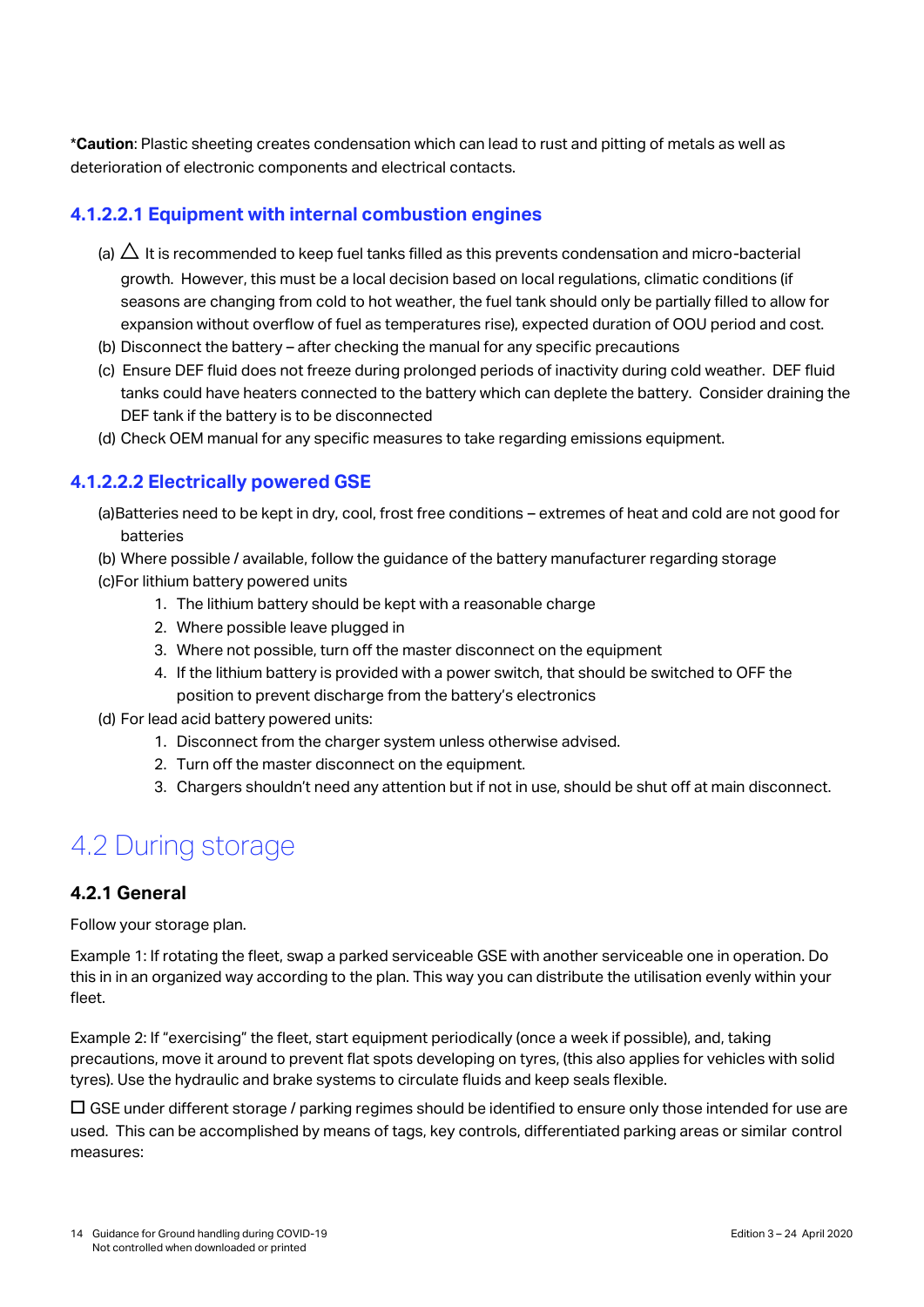- (a) Fix units when they breakdown whenever possible. Try to avoid swapping a defective unit with a parked but serviceable one as this leads to situations where you may end up with all unserviceable units and it becomes difficult to identify which unit had what issue.
- (b) Avoid cannibalisation of parts, as much as possible. Only swap spare parts from another GSE if the equipment is absolutely critical for operation and the spare part is not in your stock (or the lead time is unknown). Cannibalising leads to uncontrolled repair activity and duplication of effort/labour.
- (c) If possible, under the local circumstances, consider using this time to catch up on maintenance and repairs.
- (d) If possible, check all stored units weekly for overall state of readiness
	- 1. Monitor for leaks, flat tires, nesting birds, mice, rats and other infestations such as ants, bees, wasps etc.
	- 2. Check for water infiltration in cabs / compartments after rain and prevent any development of mould, fungus etc.
	- 3. Check all drain holes are clear to prevent build-up of pools of water and accumulation of rotting vegetation leading to rust and mould.
- (e) If not already done as part of the Preparations phase, develop a return to service plan based on the storage plan. Ensure sufficient stock of fluids, filters and other spare parts is on hand at the commencement of return to service so the process can run smoothly and not cause service delays.

#### **4.2.1.1 Lithium batteries**

(a) Depending on the condition of the batteries and the initial charge level, these batteries could be good for up to 6 months with no charging, after that they should be checked for charge levels.

#### **4.2.1.2 Lead-acid batteries**

- (a) Check water levels and freshen charge of the batteries at least every 3 months but more frequently if possible
- (b) Check lead-acid batteries for build-up of corrosive powders at terminals and around the battery cells, clean as necessary.

#### **4.2.1.3 Fleet management systems and data**

In terms of PMI (preventive maintenance and inspection) consider revising the maintenance schedule when GSE is placed in storage to account for it being out of use.

Calendar regulated services (e.g. monthly checks become irrelevant if units are not used for several months) could be stopped or moved over to time (typically hours) in use measures if the units are to be "exercised" regularly. For example, if a unit is stored today and is due a PMI in 6 weeks' time, then the PMI is either done upon reactivation or 6 weeks after reactivation or after a certain number of hours equivalent to 6 weeks of use has passed. This should be a local maintenance manager decision, in collaboration with regional fleet managers, based upon several factors including whether the unit has been started and exercised during the storage period, the number of available maintenance staff, climatic conditions and cost implications.

A record should be kept of all that was done to each unit when it was put into storage. Record should also be kept of each time the unit is exercised or rotated with another unit. This will facilitate a quick return to service with reliable equipment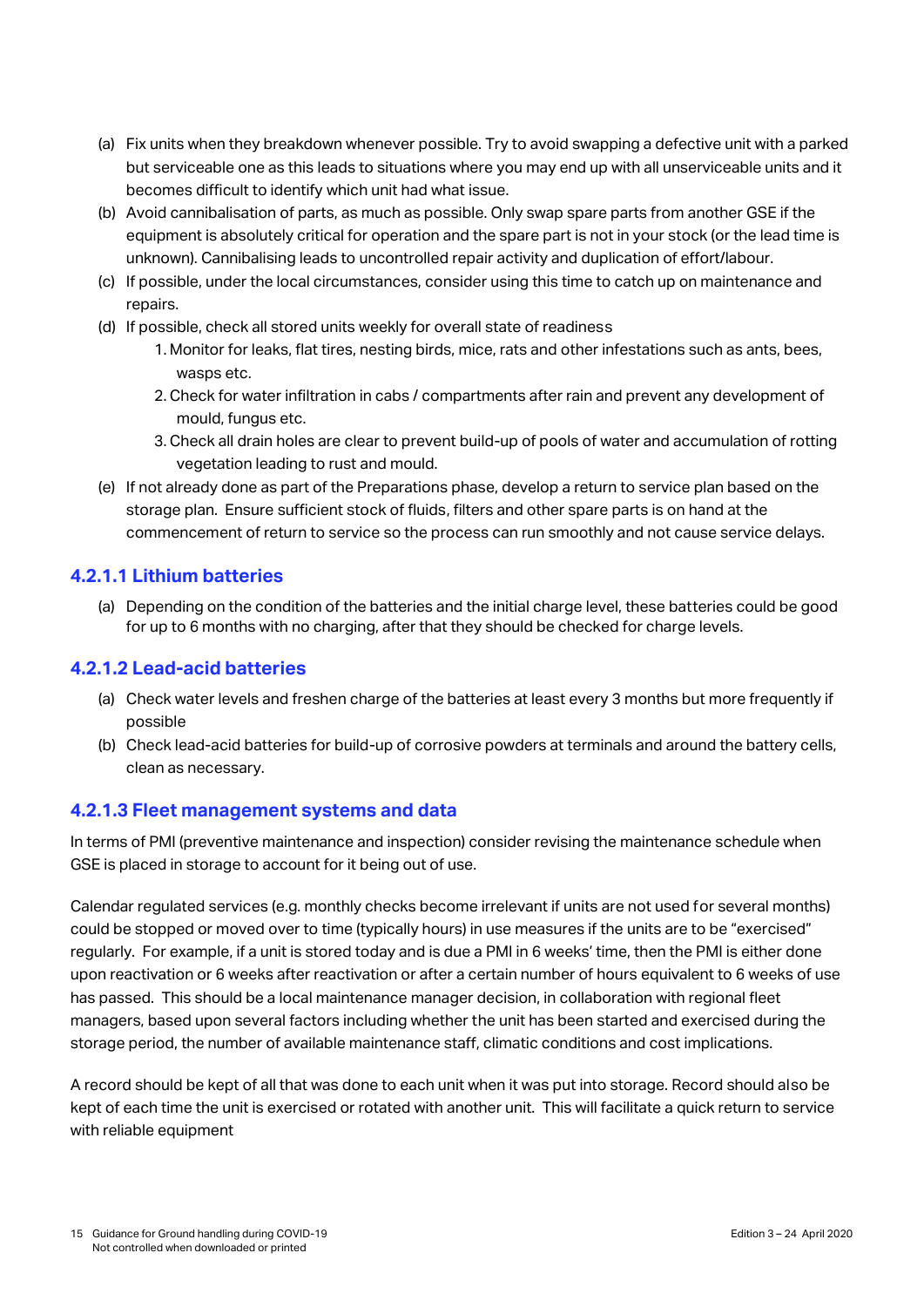# <span id="page-15-0"></span>4.3 Return to service

#### **4.3.1 Planning and preparation**

- (a) The actions necessary to return GSE to full-time service depends on how long the unit was stored, how it was stored as well as whether or not it was rotated or "exercised" during the storage period.
- (b) If not already done, develop a GSE return to service plan based on the record of all actions taken as part of the storage plan as well as the expected ramp up of operations as the situation returns to normal.
- (c) Plan to start returning units to service ahead of actual return of air traffic so that there are enough units to meet initial days' demand. Include in the plan the need to reinstate GSE maintenance staff early to enable timely completion of critical return to service activities.
- (d) At airports where there are significant numbers of parked aircraft, be prepared for the need for aircraft tow tractors / pushback tractors ahead of the return of air traffic.
- (e)  $\square$  Put in place measures to ensure cleanliness of high common use touchpoints on GSE
- (f) Ensure adequate supplies of parts and fluids that are expected to be needed to reinstate out of operational use (OOU) GSE are on hand prior to starting the return to service program.
- (g) Ensure Airside Vehicle Passes (AVPs) are valid for the GSE that are being returned to service. Where these are dependent on currency of preventative maintenance and inspection regimes, it is recommended that airport authorities recognize PMI schedules that have been adjusted to account for reduced usage (or no usage) of the equipment.
- (h) Ensure that all GSE personnel who will need operator / driver licences and access permits for the airside and the GSE storage areas will have these available in time or that arrangements have been made for validity extensions, before the start of the return to service program.
- (i) Ensure that all necessary training / recurrent training has been done and/or necessary arrangements have been made for validity extensions.

#### **4.3.2 Return to service safety and functional check**

As a minimum, it is strongly recommended that all GSE that is returned to service should have a full safety and functional check completed by qualified and competent GSE maintenance staff. The check should include:

- (a) Where available and the storage period was long enough to trigger it, utilize the Equipment Preoperational Checklist or similar document from the manufacturer.
- (b) Walk around the equipment, check for nests, blocked intake and exhaust pipes, flat tires, chewed wires, hoses, fuel lines, evidence of leaks and any other obvious signs that the equipment is not ready for use.
- (c) Ensure battery terminals are correctly connected in terms of polarity.
- (d) Check the OEM manual before "jump starting" or boosting the battery from an outside power source to avoid possible costly damage to electronic systems due to voltage spikes / surges. Where possible charge the battery with an external charger.
- (e) Before starting / moving the equipment, check tire pressures, and all fluid levels. Remove blocks if GSE was stored with wheels off the ground.
- (f) If the engine, transmission and / or hydraulic systems were treated for long term storage, follow the reinstatement to service procedures specified by the preservative protocol / OEM manual.
- (g) Clean off any sliding surfaces such as rams etc. that have been coated with preservatives.
- (h) If the vehicle/equipment is fitted with sensors these will need to be cleaned to ensure proper functionality.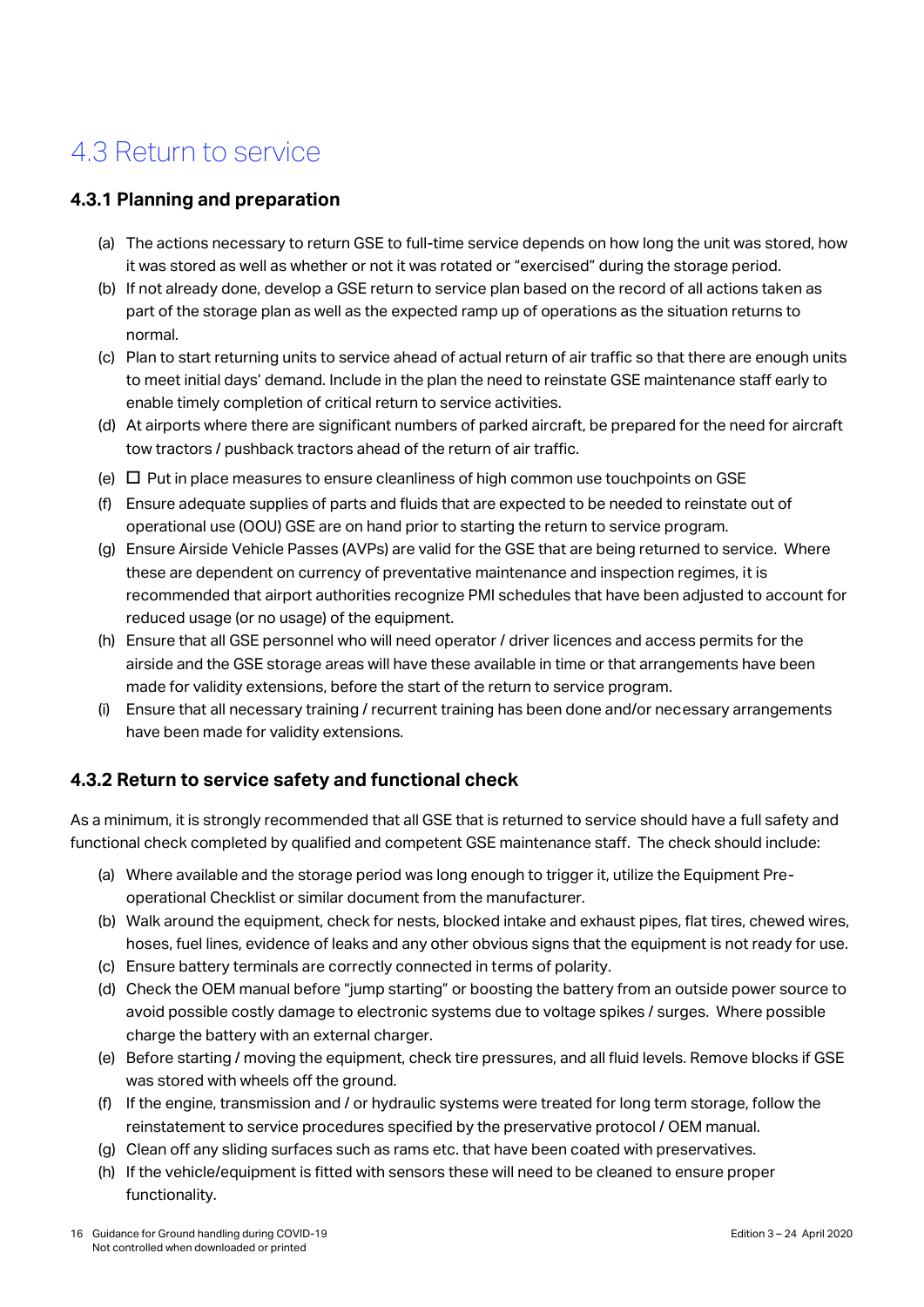- (i) Check OEM manuals regarding towing procedures prior to towing any disabled GSE some modern transmissions / drivetrains do not allow for towing or can only be towed within very limited speed / distance parameters – the consequences of not following the OEM precautions can be expensive transmission / drivetrain failures.
- (j) Once the unit is started, allow the brake system to build up to operating pressure (air brakes).
- (k) Move off very slowly and apply brakes within a meter or so to ensure brakes are working.
- (l) During a short drive, check for unusual noises, unusual smells (e.g. burning), pulling to one side during pull off / driving / braking, erratic power delivery, amongst others. Stop and check for any leaks, smoke etc.
- (m) For GSE fitted with any proximity sensing and warning systems, check that these are operating correctly before servicing an aircraft.
- (n) Start and run air conditioning units (ACUs) to atmosphere and air supply units (ASUs) in bypass mode before connecting to an aircraft to ensure no debris (e.g. bird nests etc.) that might have entered the hoses or ducts, gets blown into the aircraft ducts.
- (o) As GSE is returned to service, ensure the GSE parking / storage area is cleared of all debris such as improvised chocks, discarded materials etc. so that the area is not a source of FOD.
- (p) The return to service safety and functional check should be recorded in the maintenance record system.
- (q) Reinstate the normal PMI program as units return to operation.
- (r)  $\Box$  For procedures on returning fuel trucks to service, please refer to JIG [Bulletin No 128 -](http://www.jigonline.com/wp-content/uploads/2020/03/Bulletin-128-Placing-equipment-into-care-as-part-of-pandemic-response-25Mar201.pdf) Placing [equipment into care as part of pandemic response](http://www.jigonline.com/wp-content/uploads/2020/03/Bulletin-128-Placing-equipment-into-care-as-part-of-pandemic-response-25Mar201.pdf)

#### **4.3.2.1 Potable water truck tanks**

For potable water truck tanks, the following guidelines and references have been provided by the IATA Drinking-Water Quality Pool (IDQP):

- (a) All tanks, hoses and accessories shall be cleaned according to the usual procedures in effect under normal operations.
- (b) Ensure all devices are re-installed on the vehicle e.g. level indicator, filter support.
- (c) Water sampling shall be done and passed according to usual procedures in effect under normal operations.
- (d) Re-instate the normal record keeping regime.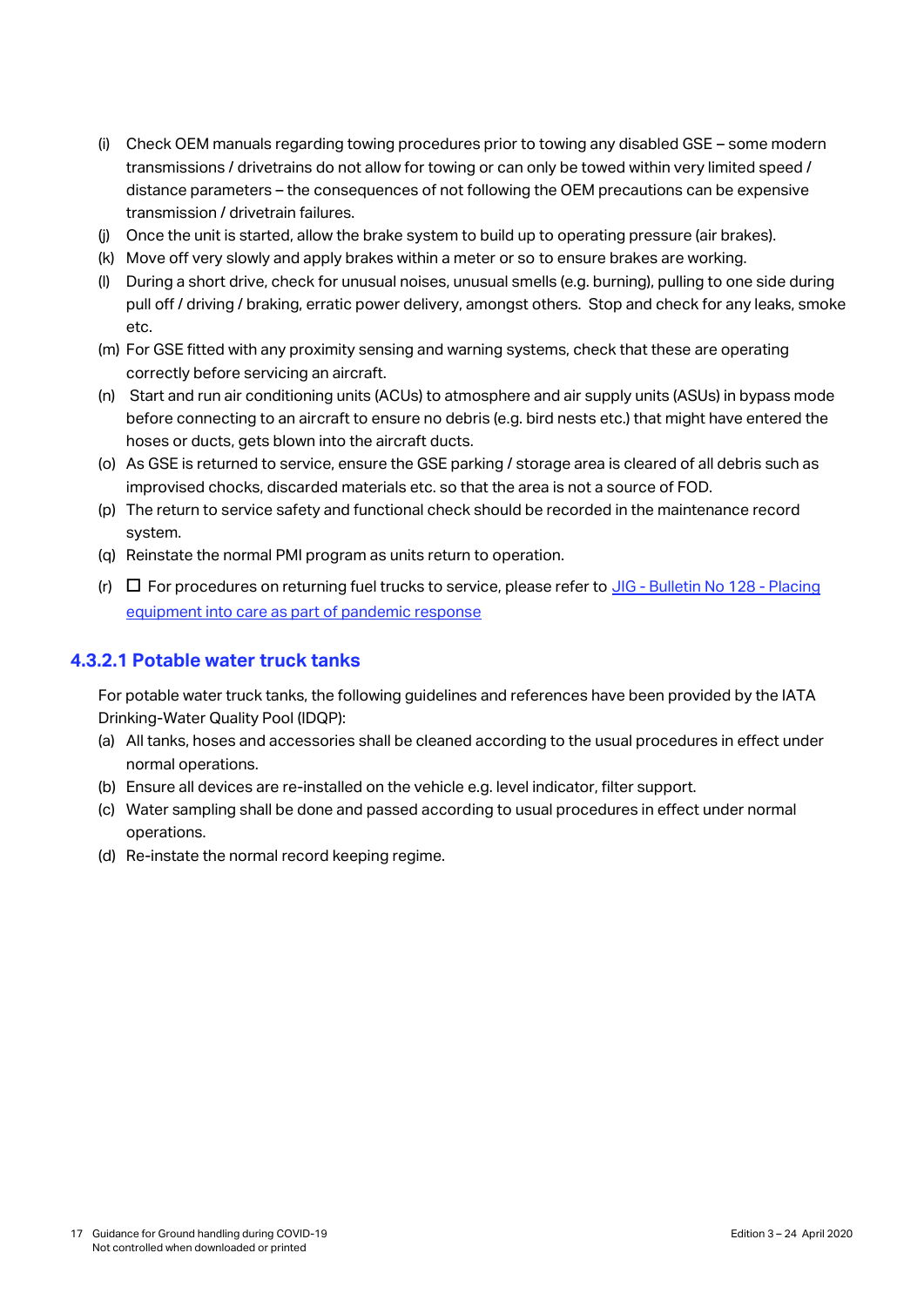# <span id="page-17-0"></span>5.Training

# 5.1 Introduction

Our industry is undergoing a massive reduction of manpower on a temporary or permanent basis due to traffic reduction caused by the COVID-19 outbreak. We are not only losing a huge portion of industry knowledge as a result but also the significant investment which companies have made into personnel training, development and into the building of strong brands. The impact of COVID-19 is felt across all of the industry and ground handling service providers is not to be underestimated.

To keep an employees' training current, provide training under current conditions as well as ensure that we will have enough staff to handle aircraft once traffic resumes, is one of the most difficult challenges our industry is facing. Training is even more important as our remaining employees face such uncertainty. The potential loss of expertise and skilled and highly trained staff permanently or temporarily will make the industry poorer in human capability, add substantial costs to the whole aviation industry, may increase the risk of health and safety issues both to personnel and to aircraft or equipment, and create major skilled workforce gaps which will hinder operations at an airport, impacting on serviceability, and customer service. Loss of skilled and highly trained personnel will negate all the advances gained in the past decade and will take several years to recover.

This section was developed in cooperation with training experts with the aim to provide general guidelines based on the Airport Handling Manual Ch. 11 (AHM Ch.11), share best practices as adopted by our ground handling community as well as to address various inquires received from our stakeholders in the absence of existing industry guidance. The common goal must always be not to lower any safety standards in order to protect air transport, the employees of companies and aircraft.

**IMPORTANT: An organization shall not allow an untrained person to perform a task which they hold no record of training for.**

# 5.2 Human performance

 $\Delta$  Our staff is our biggest asset and every company has a duty to protect them and support them during these difficult times. It is important to remember that many people are worried about their health, reduced hours, employment uncertainty - all while they are conducting an operational task, which might have been changed due to the COVID-19 measures or new tasks they have not performed before e.g. parking of aircraft in close proximity. In order to mitigate and reduce the likelihood of any unwanted event during both routine and non-routine operations a risk-based approach is recommended.

# 5.3 Daily briefs and updates

 $\Delta$ It is recommended that suitable information and appropriate updates are provided to the work force at a suitable frequency to both maintain engagement and promote safety awareness. . It should include but not be limited to:

- $\blacksquare$   $\Box$  changes introduced by new regulations on COVID-19
- organizational and management changes / updates.
- new or amended procedures during the COVID-19
- health and safety actions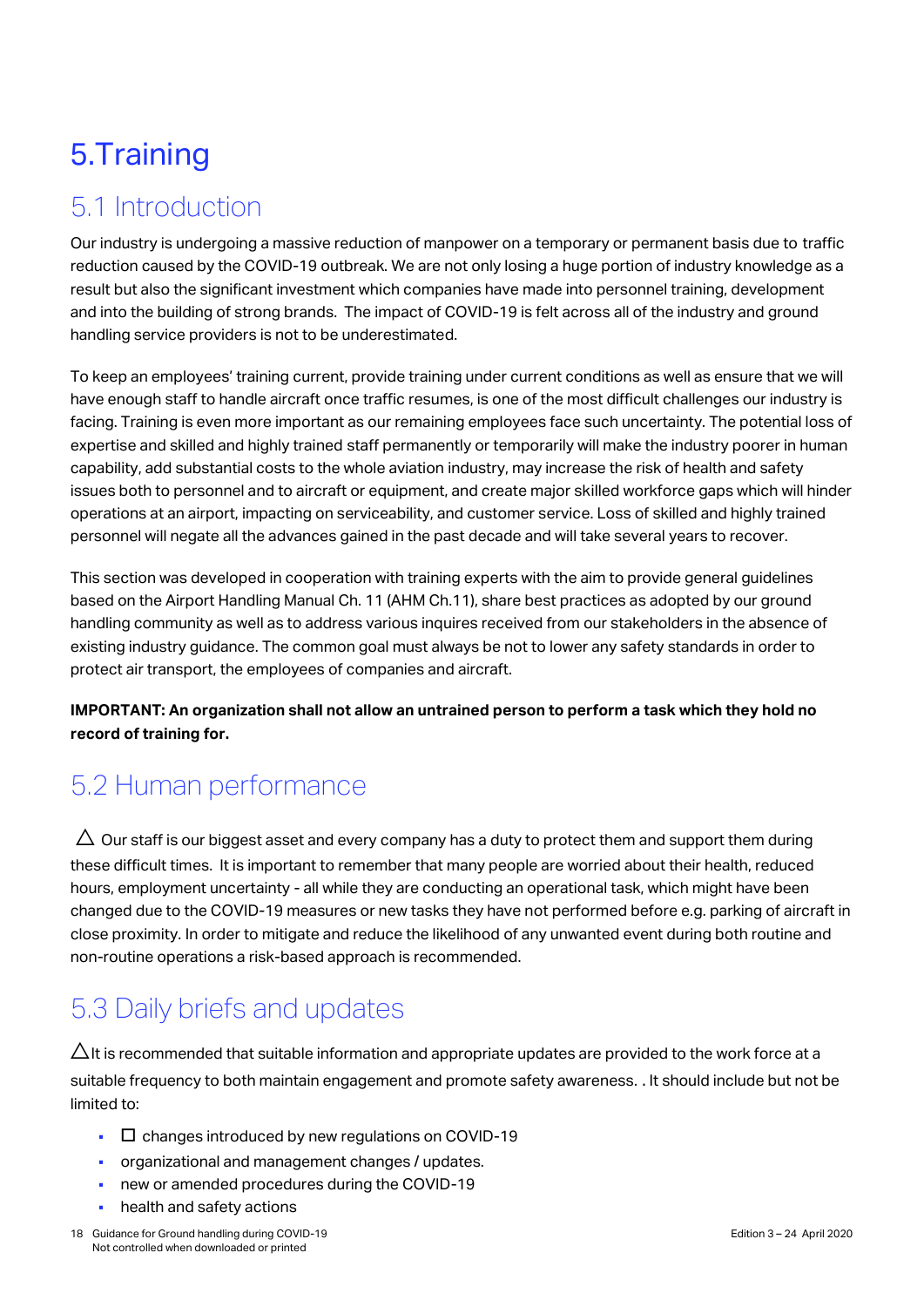- hygiene routines reminders
- human factors
- safety tips
- safety stand down modules for "Attention to Detail and Distraction Management"
- **·** injuries, accidents
- emergency responses

# 5.4 Initial training

No person may perform a task for which they do not hold a record of training. There shall not be any exemption or reduction in content and initial training needs to be conducted in full as per the company training program or, as a minimum, according to the ground operations training program as specified in AHM Ch. 11. It is unlikely in the current circumstances that companies will be hiring new employees, but when return to operations is notified it shall mean any new hire employees shall require the training to perform their tasks for they have been employed.

# $\triangle$  5.5 Recurrent training

**Where a competent authority defines recurrent period then this shall be met as a minimum. Where a recurrent period is not defined, it is recommended to apply the industry standard as per AHM Ch. 11 and the recurrent training shall take place within the next 36-months at the latest.**

A company should track the training validity on a daily or weekly basis for staff on duty, off-duty as well as for staff on reduced hours and temporary leave to be able to monitor and evaluate the training needs and provide training sessions in due time.

Each company should prepare a training plan, taking into consideration the type of employment regime employees are subject to as well as current and future manpower needs. To ensure sufficient trainer availability for the station's needs, each organization should review trainer resources vs. manpower.

It is recommended to keep training current for as many staff as possible. For employees currently working as part of a reduced workforce it, should be the ambition to maintain these employees training as "current" where there are resources to do so.

# △ 5.6 Training currency extension

The primary aim shall be to keep the qualification valid where staff is still actively involved in aircraft handling. If this is not feasible due to inability to travel, absence of trainer etc., an organization may, based on its own safety risk assessment of specific function(s), decide on a longer recurrent training interval, provided that such recurrent training interval shall comply with the regulatory requirements.

Any training which is required and timed under national law such as dangerous goods, security, can be only alleviated by the competent national authority. While IATA lobbies on behalf of its members with various regulators, it is essential that companies seek any exemption from this type of training directly with their national authority. The list of States that issued a temporary extension for the Dangerous Goods training can be found on [here.](https://www.iata.org/contentassets/84016eecba994dc187859a5d128ed2a4/dg-training-exemption.pdf)

The extension period varies between 3 to 6 months, depending on the type of training, and risk assessment done by an organization or a regulator according to their Safety Management Systems. This exception from a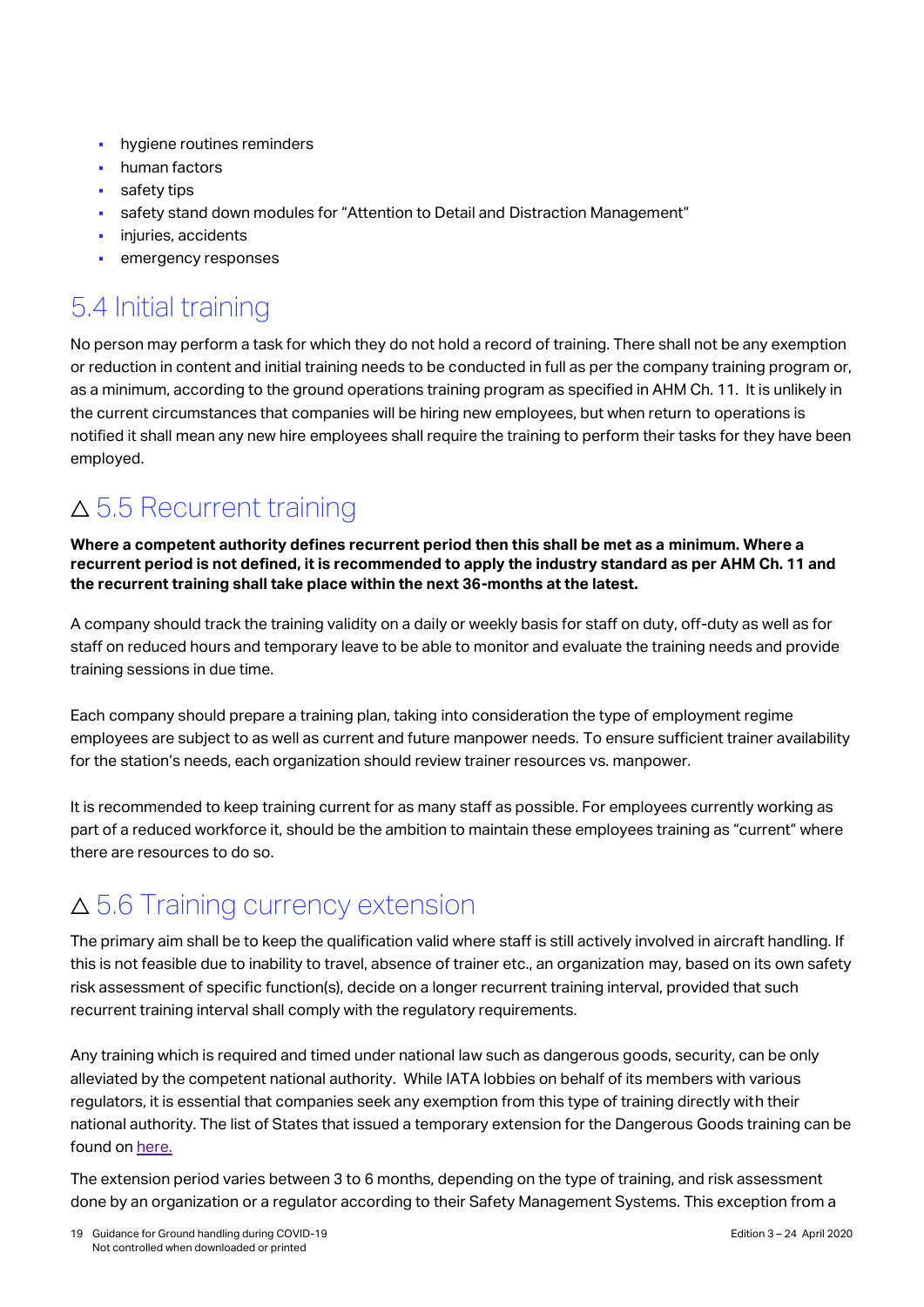standard procedure needs to be documented. In some countries, such extension might require approval by the national authority per their guidelines.

After the extension period is over, it is recommended to continue to follow the original qualification interval. If a training that expired in 04/2020 is extended and the recurrent training is only conducted in 07/2020, the next recurrent would follow the original schedule and be due again in 04/2023 - not 07/2023.

# 5.7 Training methods

The biggest focus should be given to alternative methods of training such as: online (web) training, virtual training concluding with an online test, training provided via smart phones and other types of distance learning, in order to keep as many personnel qualified as possible. These methods allow complete training remotely (e.g. from home), at any time, on any time zone and it reduces demands on trainers' availability. If companies set up such training in advance, it will help them to manage the expected big training demand for newly hired staff once traffic starts to return. However, it is important to stress that these methods will not replace the practical element of the training and On the Job Training, competence assessment etc. that will need to take place as our personnel return to work.

# 5.8 Absence from work

Many staff are on various types of leave. Once they return to work, it is a company's duty to bring all employees up to speed and ensure their competency and operational readiness.

 $\Delta$  Staff on temporary or other type of leave of absence should be treated in the normal Return to Work manner as highlighted in AHM Ch 11 para 6, Period of Absence Table. It includes briefs, On the Job Training, requalification training and depends on the period of absence.

| <b>Period of Absence</b> | <b>Action</b>                                                                                                                                                                                                                                                                                                                                                                                                                   |
|--------------------------|---------------------------------------------------------------------------------------------------------------------------------------------------------------------------------------------------------------------------------------------------------------------------------------------------------------------------------------------------------------------------------------------------------------------------------|
| Up to 3 months           | Brief the employee on any procedural, organizational, or equipment/infrastructure<br>updates/changes that might have occurred during their absence. The briefing shall be<br>documented and filed accordingly.                                                                                                                                                                                                                  |
| Between 3 and 12 months  | Brief the employee on any procedural, organizational, or equipment/infrastructure<br>updates/changes that might have occurred during their absence. The briefing shall be<br>documented and filed accordingly. Additionally, deliver On Job Training to ensure<br>competence has been maintained. Should any gaps in competence be identified, a<br>period of requalification training shall be initiated.                      |
| Between 12 and 24 months | Brief the employee on any procedural, organizational, or equipment/infrastructure<br>updates/changes that might have occurred during their absence. The briefing shall be<br>documented and filed accordingly. Additionally, deliver requalification training, including a<br>documented, formal assessment of competence, as per initial training, in order to confirm<br>the employee remains competent to perform that role. |
| More than 24 months      | Initial training program(s) to be delivered.                                                                                                                                                                                                                                                                                                                                                                                    |

### 5.9 Training for cargo transported in passenger cabin

<span id="page-19-0"></span>Many of the operators are changing passenger aircraft to cargo aircraft or are transporting cargo in the passenger cabin. It is important that load control personnel, as well as cargo and ramp staff are properly trained for these operations. Such training should come from the relevant operator, based on their own procedures. For more information, please see Guidance for Safe Transportation of Cargo in Passenger Cabin posted on [IATA Ground Operations page.](https://www.iata.org/en/programs/ops-infra/ground-operations/)